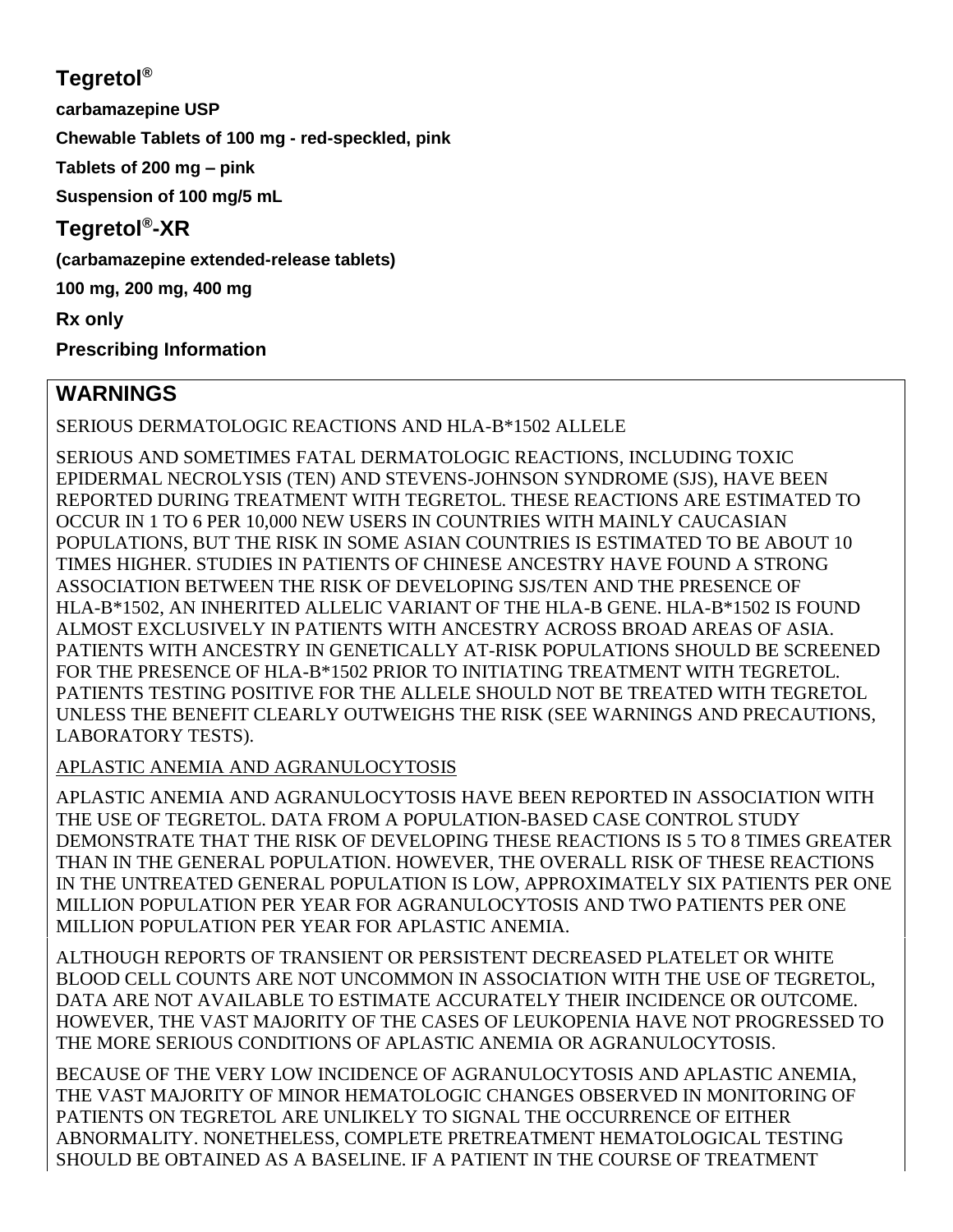EXHIBITS LOW OR DECREASED WHITE BLOOD CELL OR PLATELET COUNTS, THE PATIENT SHOULD BE MONITORED CLOSELY. DISCONTINUATION OF THE DRUG SHOULD BE CONSIDERED IF ANY EVIDENCE OF SIGNIFICANT BONE MARROW DEPRESSION DEVELOPS.

**Before prescribing Tegretol, the physician should be thoroughly familiar with the details of this prescribing information, particularly regarding use with other drugs, especially those which accentuate toxicity potential.**

# **DESCRIPTION**

Tegretol, carbamazepine USP, is an anticonvulsant and specific analgesic for trigeminal neuralgia, available for oral administration as chewable tablets of 100 mg, tablets of 200 mg, XR tablets of 100, 200, and 400 mg, and as a suspension of 100 mg/5 mL (teaspoon). Its chemical name is 5*H*-dibenz[*b,f* ]azepine-5-carboxamide, and its structural formula is:



CONH<sub>2</sub>

Carbamazepine USP is a white to off-white powder, practically insoluble in water and soluble in alcohol and in acetone. Its molecular weight is 236.27.

*Inactive Ingredients* Tablets: Colloidal silicon dioxide, D&C Red No. 30 Aluminum Lake (chewable tablets only), FD&C Red No. 40 (200 mg tablets only), flavoring (chewable tablets only), gelatin, glycerin, magnesium stearate, sodium starch glycolate (chewable tablets only), starch, stearic acid, and sucrose (chewable tablets only). Suspension: Citric acid, FD&C Yellow No. 6, flavoring, polymer, potassium sorbate, propylene glycol, purified water, sorbitol, sucrose, and xanthan gum. Tegretol-XR tablets: cellulose compounds, dextrates, iron oxides, magnesium stearate, mannitol, polyethylene glycol, sodium lauryl sulfate, titanium dioxide (200 mg tablets only).

# **CLINICAL PHARMACOLOGY**

In controlled clinical trials, Tegretol has been shown to be effective in the treatment of psychomotor and grand mal seizures, as well as trigeminal neuralgia.

# **Mechanism of Action**

Tegretol has demonstrated anticonvulsant properties in rats and mice with electrically and chemically induced seizures. It appears to act by reducing polysynaptic responses and blocking the post-tetanic potentiation. Tegretol greatly reduces or abolishes pain induced by stimulation of the infraorbital nerve in cats and rats. It depresses thalamic potential and bulbar and polysynaptic reflexes, including the linguomandibular reflex in cats. Tegretol is chemically unrelated to other anticonvulsants or other drugs used to control the pain of trigeminal neuralgia. The mechanism of action remains unknown.

The principal metabolite of Tegretol, carbamazepine-10,11-epoxide, has anticonvulsant activity as demonstrated in several in vivo animal models of seizures. Though clinical activity for the epoxide has been postulated, the significance of its activity with respect to the safety and efficacy of Tegretol has not been established.

## **Pharmacokinetics**

In clinical studies, Tegretol suspension, conventional tablets, and XR tablets delivered equivalent amounts of drug to the systemic circulation. However, the suspension was absorbed somewhat faster, and the XR tablet slightly slower, than the conventional tablet. The bioavailability of the XR tablet was 89% compared to suspension. Following a twice a day dosage regimen, the suspension provides higher peak levels and lower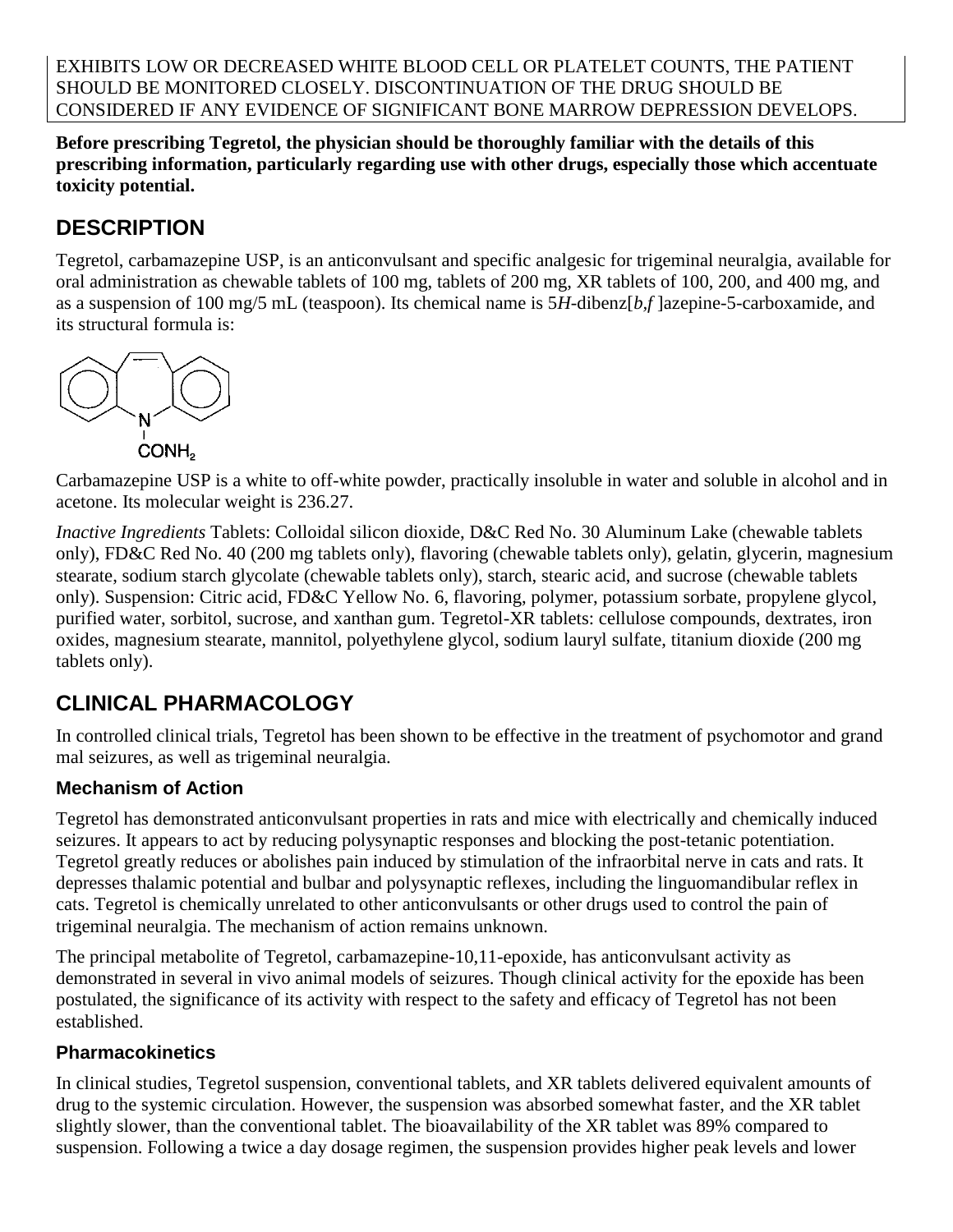trough levels than those obtained from the conventional tablet for the same dosage regimen. On the other hand, following a three times a day dosage regimen, Tegretol suspension affords steady-state plasma levels comparable to Tegretol tablets given twice a day when administered at the same total mg daily dose. Following a twice a day dosage regimen, Tegretol-XR tablets afford steady-state plasma levels comparable to conventional Tegretol tablets given four times a day, when administered at the same total mg daily dose. Tegretol in blood is 76% bound to plasma proteins. Plasma levels of Tegretol are variable and may range from 0.5 to 25 mcg/mL, with no apparent relationship to the daily intake of the drug. Usual adult therapeutic levels are between 4 and 12 mcg/mL. In polytherapy, the concentration of Tegretol and concomitant drugs may be increased or decreased during therapy, and drug effects may be altered (see PRECAUTIONS, Drug Interactions). Following chronic oral administration of suspension, plasma levels peak at approximately 1.5 hours compared to 4 to 5 hours after administration of conventional Tegretol tablets, and 3 to 12 hours after administration of Tegretol-XR tablets. The CSF/serum ratio is 0.22, similar to the 24% unbound Tegretol in serum. Because Tegretol induces its own metabolism, the half-life is also variable. Autoinduction is completed after 3 to 5 weeks of a fixed dosing regimen. Initial half-life values range from 25 to 65 hours, decreasing to 12 to 17 hours on repeated doses. Tegretol is metabolized in the liver. Cytochrome P450 3A4 was identified as the major isoform responsible for the formation of carbamazepine-10,11-epoxide from Tegretol. Human microsomal epoxide hydrolase has been identified as the enzyme responsible for the formation of the 10,11-transdiol derivative from carbamazepine-10,11 epoxide. After oral administration of <sup>14</sup>C-carbamazepine, 72% of the administered radioactivity was found in the urine and 28% in the feces. This urinary radioactivity was composed largely of hydroxylated and conjugated metabolites, with only 3% of unchanged Tegretol.

The pharmacokinetic parameters of Tegretol disposition are similar in children and in adults. However, there is a poor correlation between plasma concentrations of carbamazepine and Tegretol dose in children. Carbamazepine is more rapidly metabolized to carbamazepine-10,11-epoxide (a metabolite shown to be equipotent to carbamazepine as an anticonvulsant in animal screens) in the younger age groups than in adults. In children below the age of 15, there is an inverse relationship between CBZ-E/CBZ ratio and increasing age (in one report from 0.44 in children below the age of 1 year to 0.18 in children between 10 to 15 years of age).

The effects of race and gender on carbamazepine pharmacokinetics have not been systematically evaluated.

# **INDICATIONS AND USAGE**

# **Epilepsy**

Tegretol is indicated for use as an anticonvulsant drug. Evidence supporting efficacy of Tegretol as an anticonvulsant was derived from active drug-controlled studies that enrolled patients with the following seizure types:

- 1. Partial seizures with complex symptomatology (psychomotor, temporal lobe). Patients with these seizures appear to show greater improvement than those with other types.
- 2. Generalized tonic-clonic seizures (grand mal).
- 3. Mixed seizure patterns which include the above, or other partial or generalized seizures. Absence seizures (petit mal) do not appear to be controlled by Tegretol (see PRECAUTIONS, General).

# **Trigeminal Neuralgia**

Tegretol is indicated in the treatment of the pain associated with true trigeminal neuralgia.

Beneficial results have also been reported in glossopharyngeal neuralgia.

This drug is not a simple analgesic and should not be used for the relief of trivial aches or pains.

# **CONTRAINDICATIONS**

Tegretol should not be used in patients with a history of previous bone marrow depression, hypersensitivity to the drug, or known sensitivity to any of the tricyclic compounds, such as amitriptyline, desipramine, imipramine, protriptyline, nortriptyline, etc. Likewise, on theoretical grounds its use with monoamine oxidase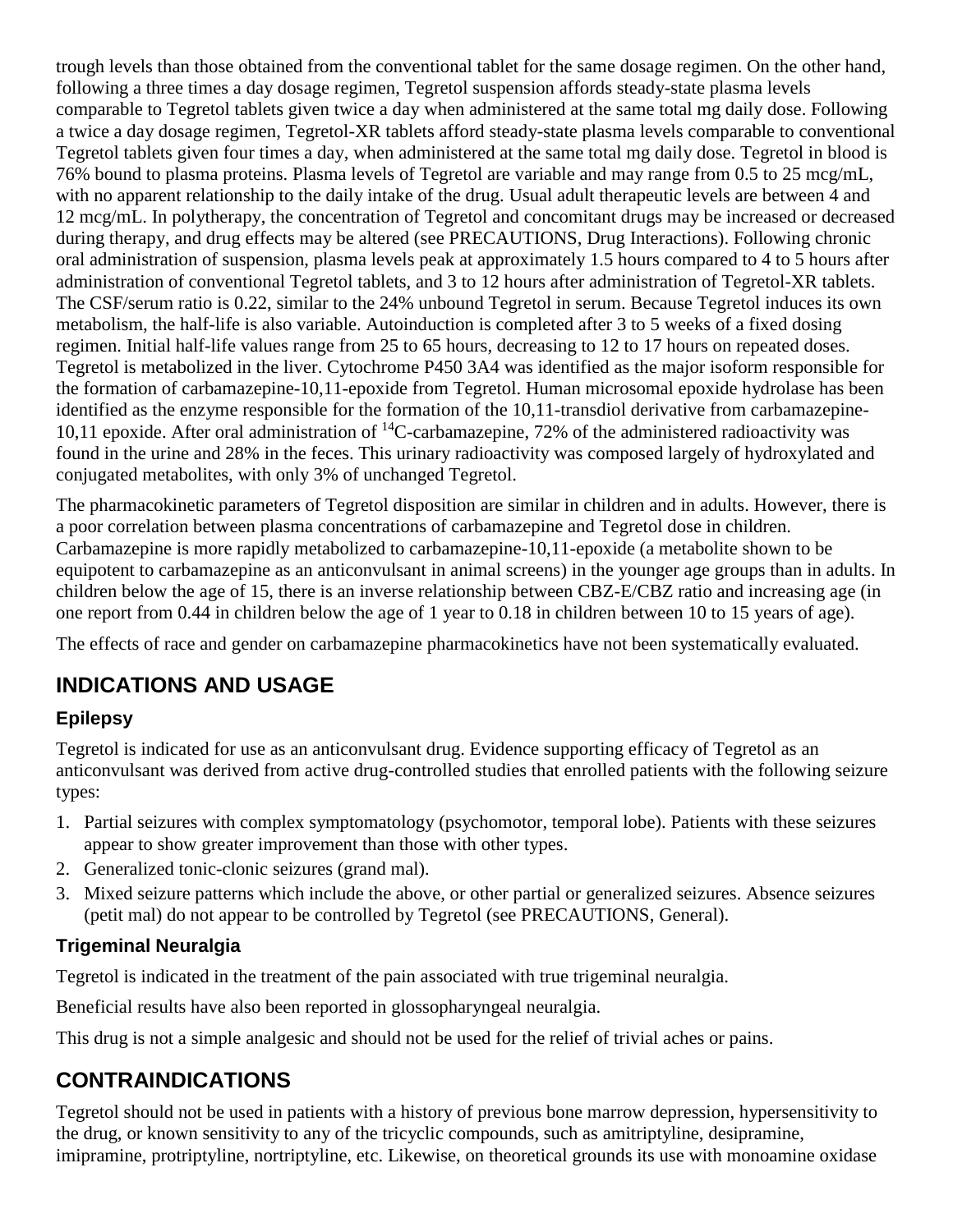(MAO) inhibitors is not recommended. Before administration of Tegretol, MAO inhibitors should be discontinued for a minimum of 14 days, or longer if the clinical situation permits.

Coadministration of carbamazepine and nefazodone may result in insufficient plasma concentrations of nefazodone and its active metabolite to achieve a therapeutic effect. Coadministration of carbamazepine with nefazodone is contraindicated.

# **WARNINGS**

# **Serious Dermatologic Reactions**

Serious and sometimes fatal dermatologic reactions, including toxic epidermal necrolysis (TEN) and Stevens-Johnson syndrome (SJS), have been reported with Tegretol treatment. The risk of these events is estimated to be about 1 to 6 per 10,000 new users in countries with mainly Caucasian populations. However, the risk in some Asian countries is estimated to be about 10 times higher. Tegretol should be discontinued at the first sign of a rash, unless the rash is clearly not drug-related. If signs or symptoms suggest SJS/TEN, use of this drug should not be resumed and alternative therapy should be considered.

# **SJS/TEN and HLA-B\*1502 Allele**

Retrospective case-control studies have found that in patients of Chinese ancestry there is a strong association between the risk of developing SJS/TEN with carbamazepine treatment and the presence of an inherited variant of the HLA-B gene, HLA-B\*1502. The occurrence of higher rates of these reactions in countries with higher frequencies of this allele suggests that the risk may be increased in allele-positive individuals of any ethnicity.

Across Asian populations, notable variation exists in the prevalence of HLA-B\*1502. Greater than 15% of the population is reported positive in Hong Kong, Thailand, Malaysia, and parts of the Philippines, compared to about 10% in Taiwan and 4% in North China. South Asians, including Indians, appear to have intermediate prevalence of HLA-B\*1502, averaging 2% to 4%, but higher in some groups. HLA-B\*1502 is present in less than 1% of the population in Japan and Korea.

HLA-B\*1502 is largely absent in individuals not of Asian origin (e.g., Caucasians, African-Americans, Hispanics, and Native Americans).

**Prior to initiating Tegretol therapy, testing for HLA-B\*1502 should be performed in patients with ancestry in populations in which HLA-B\*1502 may be present.** In deciding which patients to screen, the rates provided above for the prevalence of HLA-B\*1502 may offer a rough guide, keeping in mind the limitations of these figures due to wide variability in rates even within ethnic groups, the difficulty in ascertaining ethnic ancestry, and the likelihood of mixed ancestry. Tegretol should not be used in patients positive for HLA-B\*1502 unless the benefits clearly outweigh the risks. Tested patients who are found to be negative for the allele are thought to have a low risk of SJS/TEN (see BOXED WARNING and PRECAUTIONS, Laboratory Tests).

Over 90% of Tegretol treated patients who will experience SJS/TEN have this reaction within the first few months of treatment. This information may be taken into consideration in determining the need for screening of genetically at-risk patients currently on Tegretol.

The HLA-B\*1502 allele has not been found to predict risk of less severe adverse cutaneous reactions from Tegretol such as maculopapular eruption (MPE) or to predict Drug Reaction with Eosinophilia and Systemic Symptoms (DRESS).

Limited evidence suggests that HLA-B\*1502 may be a risk factor for the development of SJS/TEN in patients of Chinese ancestry taking other antiepileptic drugs associated with SJS/TEN, including phenytoin. Consideration should be given to avoiding use of other drugs associated with SJS/TEN in HLA-B\*1502 positive patients, when alternative therapies are otherwise equally acceptable.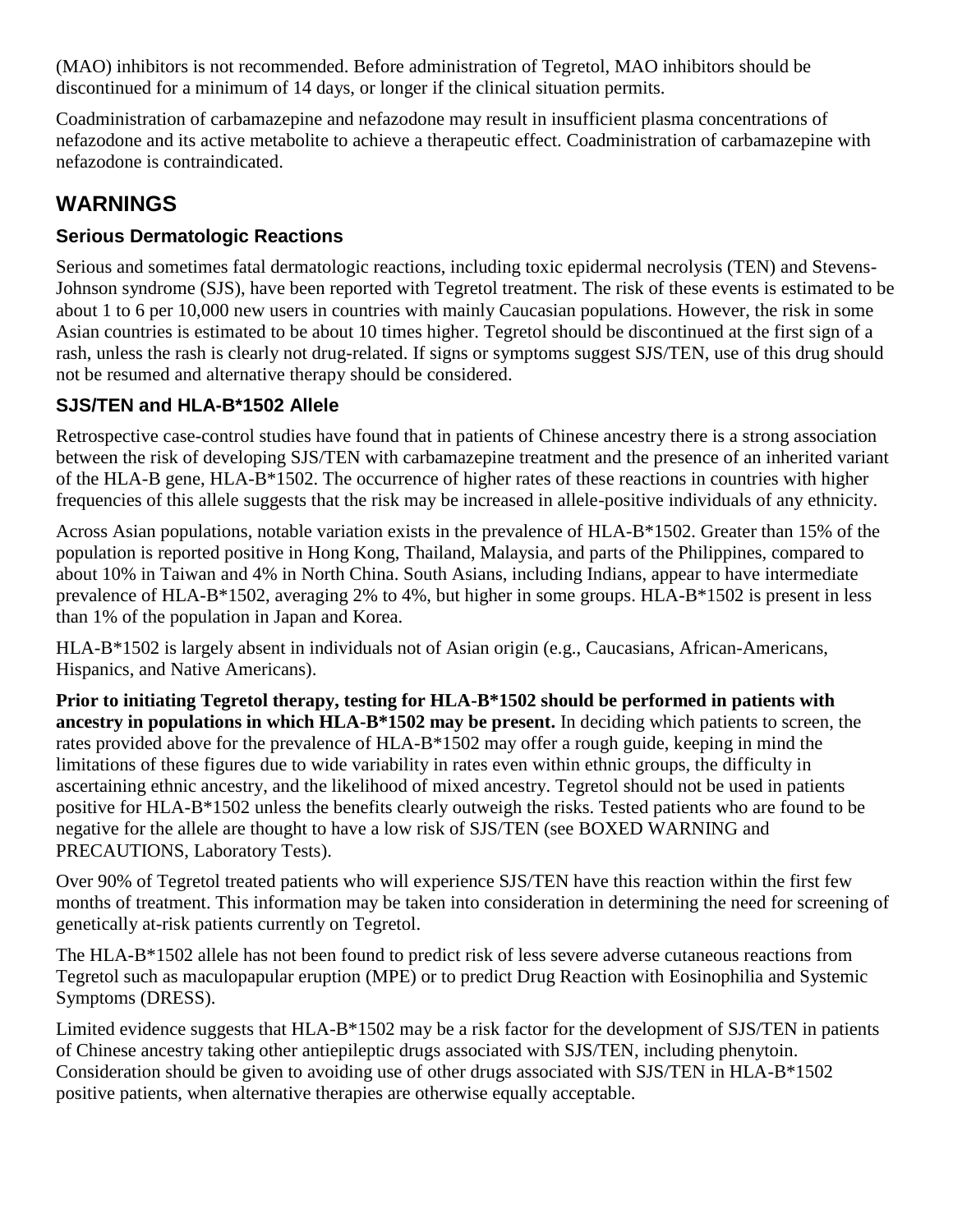# **Hypersensitivity Reactions and HLA-A\*3101 Allele**

Retrospective case-control studies in patients of European, Korean, and Japanese ancestry have found a moderate association between the risk of developing hypersensitivity reactions and the presence of HLA-A\*3101, an inherited allelic variant of the HLA-A gene, in patients using carbamazepine. These hypersensitivity reactions include SJS/TEN, maculopapular eruptions, and Drug Reaction with Eosinophilia and Systemic Symptoms (see DRESS/Multiorgan hypersensitivity below).

HLA-A\*3101 is expected to be carried by more than 15% of patients of Japanese, Native American, Southern Indian (for example, Tamil Nadu) and some Arabic ancestry; up to about 10% in patients of Han Chinese, Korean, European, Latin American, and other Indian ancestry; and up to about 5% in African-Americans and patients of Thai, Taiwanese, and Chinese (Hong Kong) ancestry.

The risks and benefits of Tegretol therapy should be weighed before considering Tegretol in patients known to be positive for HLA-A\*3101.

Application of HLA genotyping as a screening tool has important limitations and must never substitute for appropriate clinical vigilance and patient management. Many HLA-B\*1502-positive and HLA-A\*3101-positive patients treated with Tegretol will not develop SJS/TEN or other hypersensitivity reactions, and these reactions can still occur infrequently in HLA-B\*1502-negative and HLA-A\*3101-negative patients of any ethnicity. The role of other possible factors in the development of, and morbidity from, SJS/TEN and other hypersensitivity reactions, such as antiepileptic drug (AED) dose, compliance, concomitant medications, comorbidities, and the level of dermatologic monitoring, have not been studied.

## **Aplastic Anemia and Agranulocytosis**

Aplastic anemia and agranulocytosis have been reported in association with the use of TEGRETOL (see BOXED WARNING). Patients with a history of adverse hematologic reaction to any drug may be particularly at risk of bone marrow depression.

## **Drug Reaction with Eosinophilia and Systemic Symptoms (DRESS)/Multiorgan Hypersensitivity**

Drug Reaction with Eosinophilia and Systemic Symptoms (DRESS), also known as multiorgan hypersensitivity, has occurred with Tegretol. Some of these events have been fatal or life-threatening. DRESS typically, although not exclusively, presents with fever, rash, lymphadenopathy, and/or facial swelling, in association with other organ system involvement, such as hepatitis, nephritis, hematologic abnormalities, myocarditis, or myositis sometimes resembling an acute viral infection. Eosinophilia is often present. This disorder is variable in its expression, and other organ systems not noted here may be involved. It is important to note that early manifestations of hypersensitivity (e.g., fever, lymphadenopathy) may be present even though rash is not evident. If such signs or symptoms are present, the patient should be evaluated immediately. Tegretol should be discontinued if an alternative etiology for the signs or symptoms cannot be established.

# **Hypersensitivity**

Hypersensitivity reactions to carbamazepine have been reported in patients who previously experienced this reaction to anticonvulsants including phenytoin, primidone, and phenobarbital. If such history is present, benefits and risks should be carefully considered and, if carbamazepine is initiated, the signs and symptoms of hypersensitivity should be carefully monitored.

Patients should be informed that about a third of patients who have had hypersensitivity reactions to carbamazepine also experience hypersensitivity reactions with oxcarbazepine (Trileptal®).

## **Anaphylaxis and Angioedema**

Rare cases of anaphylaxis and angioedema involving the larynx, glottis, lips, and eyelids have been reported in patients after taking the first or subsequent doses of Tegretol. Angioedema associated with laryngeal edema can be fatal. If a patient develops any of these reactions after treatment with Tegretol, the drug should be discontinued and an alternative treatment started. These patients should not be rechallenged with the drug.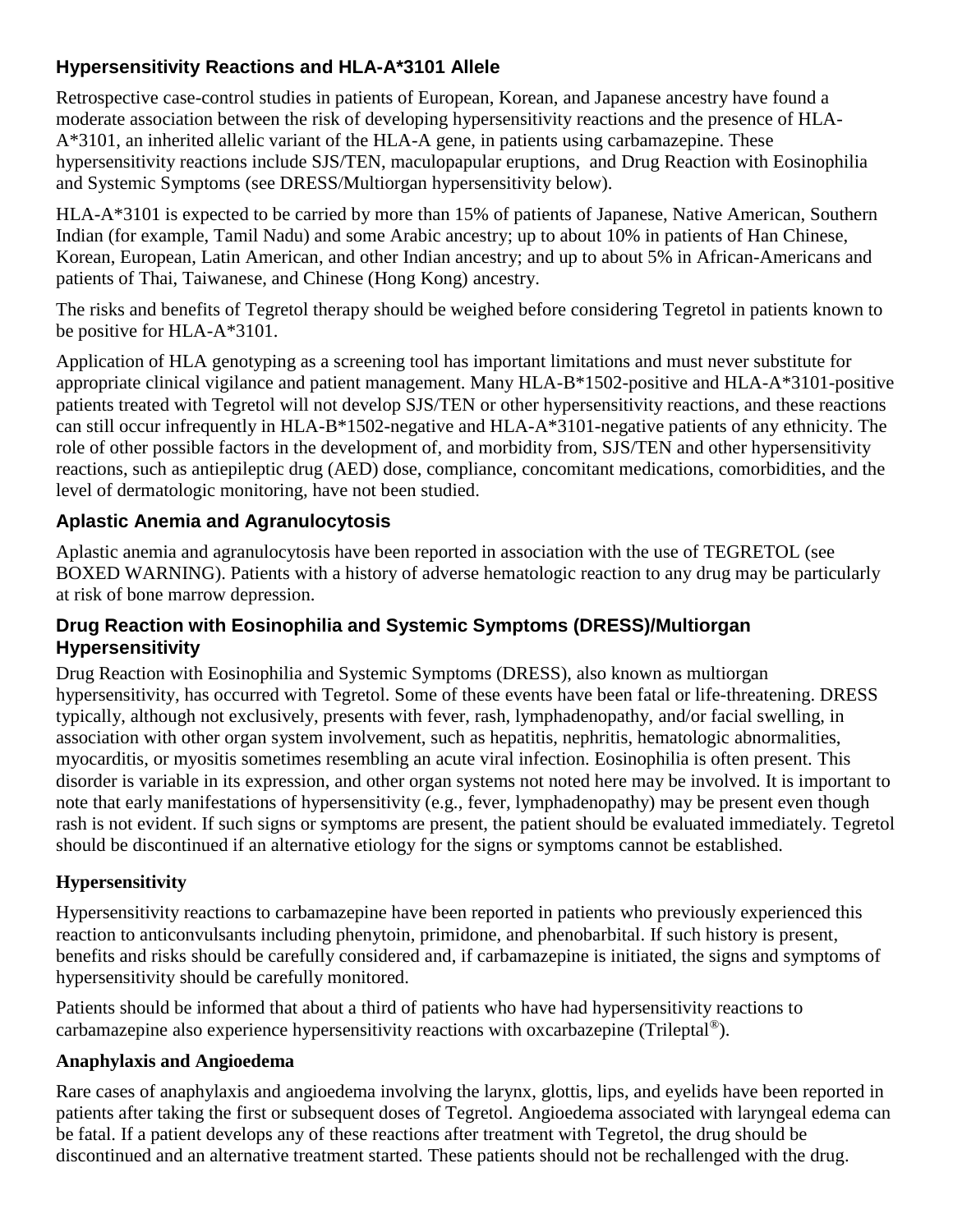## **Suicidal Behavior and Ideation**

Antiepileptic drugs (AEDs), including Tegretol, increase the risk of suicidal thoughts or behavior in patients taking these drugs for any indication. Patients treated with any AED for any indication should be monitored for the emergence or worsening of depression, suicidal thoughts or behavior, and/or any unusual changes in mood or behavior.

Pooled analyses of 199 placebo-controlled clinical trials (mono- and adjunctive therapy) of 11 different AEDs showed that patients randomized to one of the AEDs had approximately twice the risk (adjusted Relative Risk 1.8, 95% CI:1.2, 2.7) of suicidal thinking or behavior compared to patients randomized to placebo. In these trials, which had a median treatment duration of 12 weeks, the estimated incidence rate of suicidal behavior or ideation among 27,863 AED-treated patients was 0.43%, compared to 0.24% among 16,029 placebo-treated patients, representing an increase of approximately one case of suicidal thinking or behavior for every 530 patients treated. There were four suicides in drug-treated patients in the trials and none in placebo-treated patients, but the number is too small to allow any conclusion about drug effect on suicide.

The increased risk of suicidal thoughts or behavior with AEDs was observed as early as one week after starting drug treatment with AEDs and persisted for the duration of treatment assessed. Because most trials included in the analysis did not extend beyond 24 weeks, the risk of suicidal thoughts or behavior beyond 24 weeks could not be assessed.

The risk of suicidal thoughts or behavior was generally consistent among drugs in the data analyzed. The finding of increased risk with AEDs of varying mechanisms of action and across a range of indications suggests that the risk applies to all AEDs used for any indication. The risk did not vary substantially by age (5 to 100 years) in the clinical trials analyzed. Table 1 shows absolute and relative risk by indication for all evaluated AEDs.

| Indication  | <b>Placebo Patients</b><br>with Events Per<br>1,000 Patients | <b>Drug Patients</b><br>with Events Per<br>1,000 Patients | <b>Relative Risk:</b><br>Incidence of<br>Events in Drug<br>Patients/Incidence<br>in Placebo<br>Patients | <b>Risk Difference:</b><br><b>Additional Drug</b><br>Patients with<br>Events Per 1,000<br>Patients |
|-------------|--------------------------------------------------------------|-----------------------------------------------------------|---------------------------------------------------------------------------------------------------------|----------------------------------------------------------------------------------------------------|
| Epilepsy    | 1.0                                                          | 3.4                                                       | 3.5                                                                                                     | 2.4                                                                                                |
| Psychiatric | 5.7                                                          | 8.5                                                       | 1.5                                                                                                     | 2.9                                                                                                |
| Other       | 1.0                                                          | 1.8                                                       | 1.9                                                                                                     | 0.9                                                                                                |
| Total       | 2.4                                                          | 4.3                                                       | 1.8                                                                                                     | 1.9                                                                                                |

**Table 1 Risk by Indication for Antiepileptic Drugs in the Pooled Analysis**

The relative risk for suicidal thoughts or behavior was higher in clinical trials for epilepsy than in clinical trials for psychiatric or other conditions, but the absolute risk differences were similar for the epilepsy and psychiatric indications.

Anyone considering prescribing Tegretol or any other AED must balance the risk of suicidal thoughts or behavior with the risk of untreated illness. Epilepsy and many other illnesses for which AEDs are prescribed are themselves associated with morbidity and mortality and an increased risk of suicidal thoughts and behavior. Should suicidal thoughts and behavior emerge during treatment, the prescriber needs to consider whether the emergence of these symptoms in any given patient may be related to the illness being treated.

# **General**

Tegretol has shown mild anticholinergic activity that may be associated with increased intraocular pressure; therefore, patients with increased intraocular pressure should be closely observed during therapy.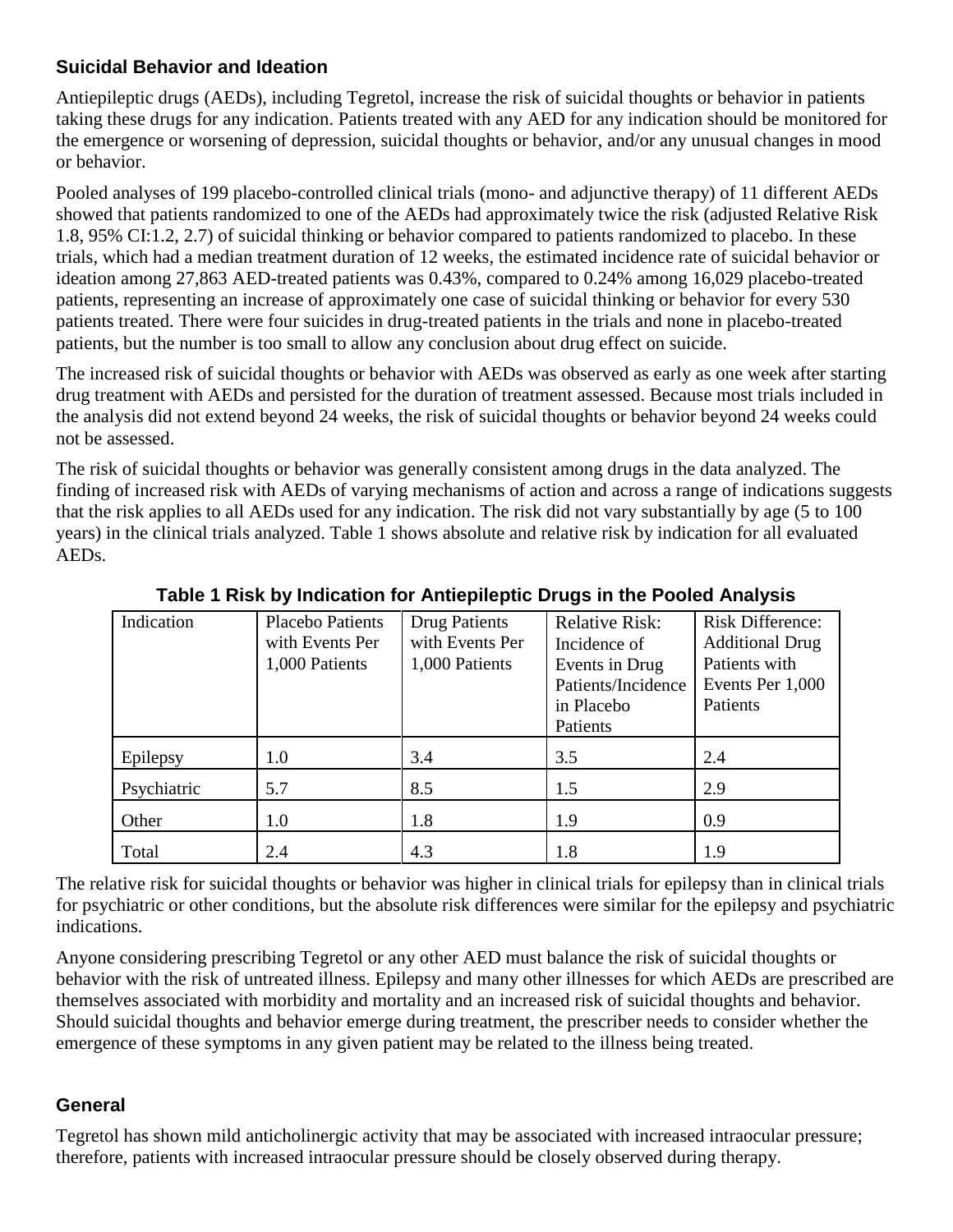Because of the relationship of the drug to other tricyclic compounds, the possibility of activation of a latent psychosis and, in elderly patients, of confusion or agitation should be borne in mind.

The use of Tegretol should be avoided in patients with a history of hepatic porphyria (e.g., acute intermittent porphyria, variegate porphyria, porphyria cutanea tarda). Acute attacks have been reported in such patients receiving Tegretol therapy. Carbamazepine administration has also been demonstrated to increase porphyrin precursors in rodents, a presumed mechanism for the induction of acute attacks of porphyria.

As with all antiepileptic drugs, Tegretol should be withdrawn gradually to minimize the potential of increased seizure frequency.

Hyponatremia can occur as a result of treatment with Tegretol. In many cases, the hyponatremia appears to be caused by the syndrome of inappropriate antidiuretic hormone secretion (SIADH). The risk of developing SIADH with Tegretol treatment appears to be dose-related. Elderly patients and patients treated with diuretics are at greater risk of developing hyponatremia. Signs and symptoms of hyponatremia include headache, new or increased seizure frequency, difficulty concentrating, memory impairment, confusion, weakness, and unsteadiness, which can lead to falls. Consider discontinuing Tegretol in patients with symptomatic hyponatremia.

# **Usage in Pregnancy**

Carbamazepine can cause fetal harm when administered to a pregnant woman.

Epidemiological data suggest that there may be an association between the use of carbamazepine during pregnancy and congenital malformations, including spina bifida. There have also been reports that associate carbamazepine with developmental disorders and congenital anomalies (e.g., craniofacial defects, cardiovascular malformations, and anomalies involving various body systems). Developmental delays based on neurobehavioral assessments have been reported. When treating or counseling women of childbearing potential, the prescribing physician will wish to weigh the benefits of therapy against the risks. If this drug is used during pregnancy, or if the patient becomes pregnant while taking this drug, the patient should be apprised of the potential hazard to the fetus.

Retrospective case reviews suggest that, compared with monotherapy, there may be a higher prevalence of teratogenic effects associated with the use of anticonvulsants in combination therapy. Therefore, if therapy is to be continued, monotherapy may be preferable for pregnant women.

In humans, transplacental passage of carbamazepine is rapid (30 to 60 minutes), and the drug is accumulated in the fetal tissues, with higher levels found in liver and kidney than in brain and lung.

Carbamazepine has been shown to have adverse effects in reproduction studies in rats when given orally in dosages 10 to 25 times the maximum human daily dosage (MHDD) of 1200 mg on a mg/kg basis or 1.5 to 4 times the MHDD on a mg/m<sup>2</sup> basis. In rat teratology studies, 2 of 135 offspring showed kinked ribs at 250 mg/kg and 4 of 119 offspring at 650 mg/kg showed other anomalies (cleft palate, 1; talipes, 1; anophthalmos, 2). In reproduction studies in rats, nursing offspring demonstrated a lack of weight gain and an unkempt appearance at a maternal dosage level of 200 mg/kg.

Antiepileptic drugs should not be discontinued abruptly in patients in whom the drug is administered to prevent major seizures because of the strong possibility of precipitating status epilepticus with attendant hypoxia and threat to life. In individual cases where the severity and frequency of the seizure disorder are such that removal of medication does not pose a serious threat to the patient, discontinuation of the drug may be considered prior to and during pregnancy, although it cannot be said with any confidence that even minor seizures do not pose some hazard to the developing embryo or fetus.

Tests to detect defects using currently accepted procedures should be considered a part of routine prenatal care in childbearing women receiving carbamazepine.

There have been a few cases of neonatal seizures and/or respiratory depression associated with maternal Tegretol and other concomitant anticonvulsant drug use. A few cases of neonatal vomiting, diarrhea, and/or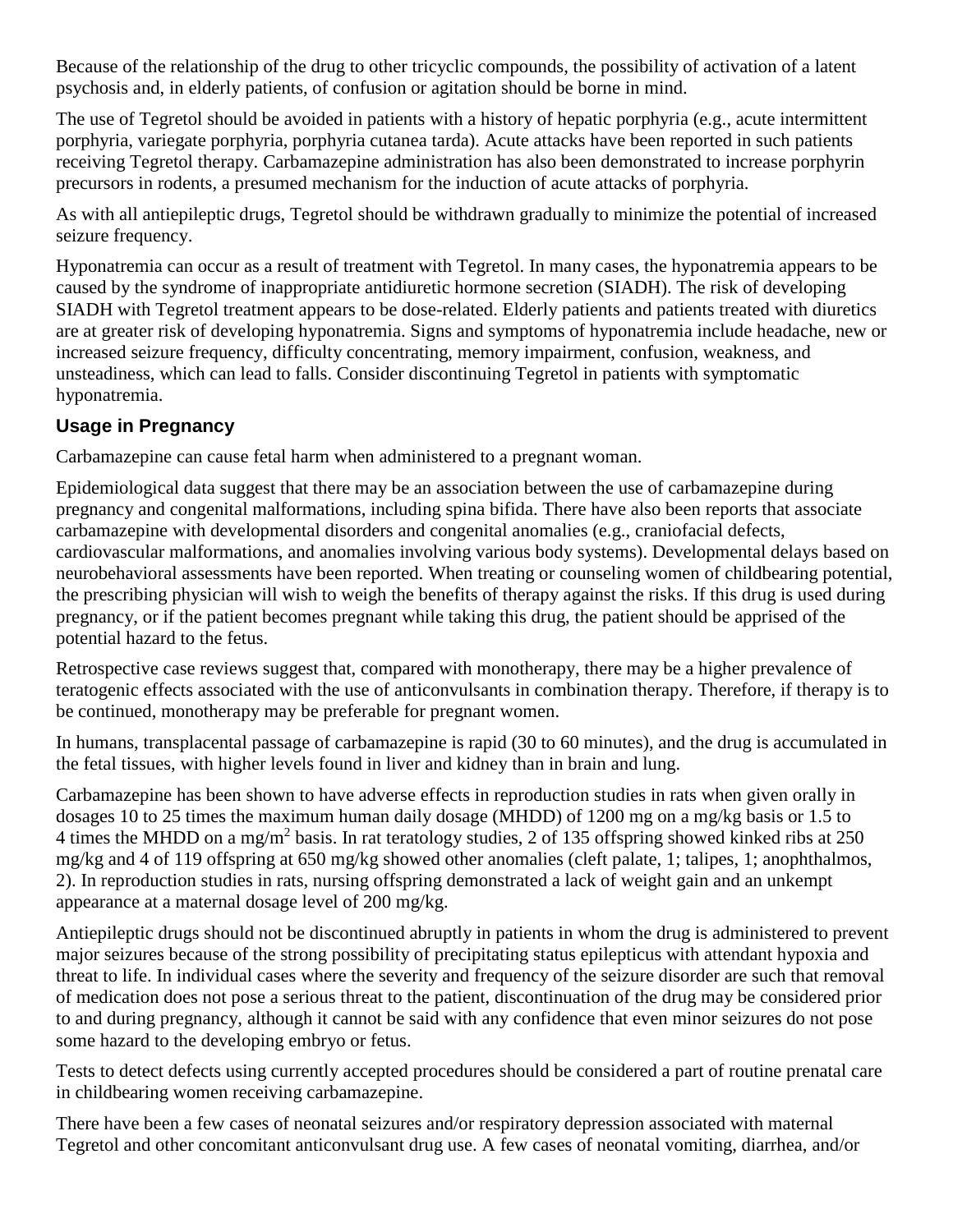decreased feeding have also been reported in association with maternal Tegretol use. These symptoms may represent a neonatal withdrawal syndrome.

To provide information regarding the effects of in utero exposure to Tegretol, physicians are advised to recommend that pregnant patients taking Tegretol enroll in the North American Antiepileptic Drug (NAAED) Pregnancy Registry. This can be done by calling the toll free number 1-888-233-2334, and must be done by patients themselves. Information on the registry can also be found at the website http://www.aedpregnancyregistry.org/.

# **PRECAUTIONS**

## **General**

Before initiating therapy, a detailed history and physical examination should be made.

Tegretol should be used with caution in patients with a mixed seizure disorder that includes atypical absence seizures, since in these patients Tegretol has been associated with increased frequency of generalized convulsions (see INDICATIONS AND USAGE).

Therapy should be prescribed only after critical benefit-to-risk appraisal in patients with a history of cardiac conduction disturbance, including second- and third-degree AV heart block; cardiac, hepatic, or renal damage; adverse hematologic or hypersensitivity reaction to other drugs, including reactions to other anticonvulsants; or interrupted courses of therapy with Tegretol.

AV heart block, including second- and third-degree block, have been reported following Tegretol treatment. This occurred generally, but not solely, in patients with underlying EKG abnormalities or risk factors for conduction disturbances.

Hepatic effects, ranging from slight elevations in liver enzymes to rare cases of hepatic failure have been reported (see ADVERSE REACTIONS and PRECAUTIONS, Laboratory Tests). In some cases, hepatic effects may progress despite discontinuation of the drug. In addition rare instances of vanishing bile duct syndrome have been reported. This syndrome consists of a cholestatic process with a variable clinical course ranging from fulminant to indolent, involving the destruction and disappearance of the intrahepatic bile ducts. Some, but not all, cases are associated with features that overlap with other immunoallergenic syndromes such as multiorgan hypersensitivity (DRESS syndrome) and serious dermatologic reactions. As an example there has been a report of vanishing bile duct syndrome associated with Stevens-Johnson syndrome and in another case an association with fever and eosinophilia.

Since a given dose of Tegretol suspension will produce higher peak levels than the same dose given as the tablet, it is recommended that patients given the suspension be started on lower doses and increased slowly to avoid unwanted side effects (see DOSAGE AND ADMINISTRATION).

Tegretol suspension contains sorbitol and, therefore, should not be administered to patients with rare hereditary problems of fructose intolerance.

# **Information for Patients**

Patients should be informed of the availability of a Medication Guide and they should be instructed to read the Medication Guide before taking Tegretol.

Patients should be made aware of the early toxic signs and symptoms of a potential hematologic problem, as well as dermatologic, hypersensitivity or hepatic reactions. These symptoms may include, but are not limited to, fever, sore throat, rash, ulcers in the mouth, easy bruising, lymphadenopathy and petechial or purpuric hemorrhage, and in the case of liver reactions, anorexia, nausea/vomiting, or jaundice. The patient should be advised that, because these signs and symptoms may signal a serious reaction, that they must report any occurrence immediately to a physician. In addition, the patient should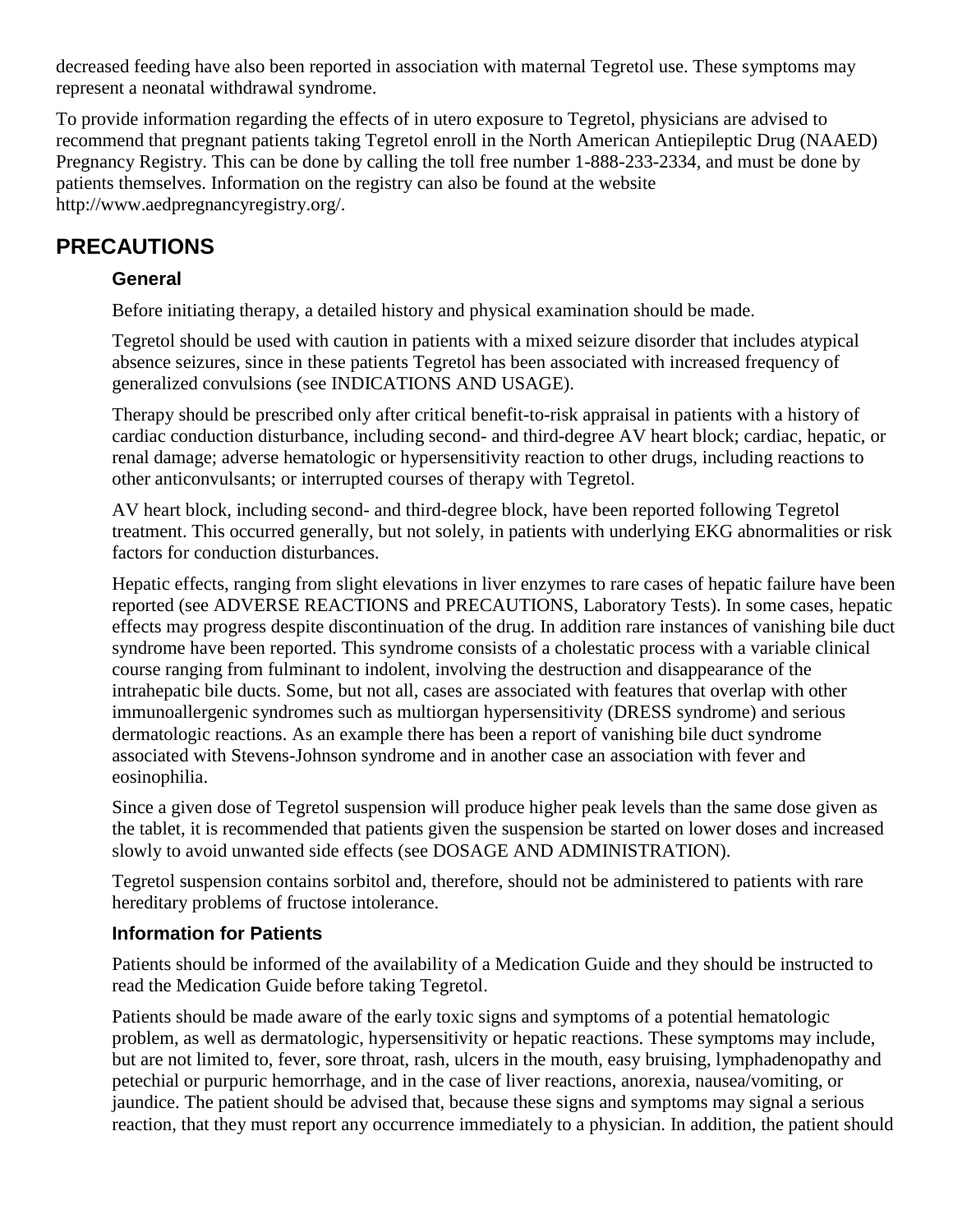be advised that these signs and symptoms should be reported even if mild or when occurring after extended use.

Patients should be advised that serious skin reactions have been reported in association with Tegretol. In the event a skin reaction should occur while taking Tegretol, patients should consult with their physician immediately (see WARNINGS).

Patients should be advised that anaphylactic reactions and angioedema may occur during treatment with Tegretol (see WARNINGS). Advise patients to immediately report signs and symptoms suggesting angioedema (swelling of the face, eyes, lips, or tongue, or difficulty in swallowing or breathing) and to stop taking the drug until they have consulted with their healthcare provider.

Patients, their caregivers, and families should be counseled that AEDs, including Tegretol, may increase the risk of suicidal thoughts and behavior and should be advised of the need to be alert for the emergence or worsening of symptoms of depression, any unusual changes in mood or behavior, or the emergence of suicidal thoughts, behavior, or thoughts about self-harm. Behaviors of concern should be reported immediately to healthcare providers.

Tegretol may interact with some drugs. Therefore, patients should be advised to report to their doctors the use of any other prescription or nonprescription medications or herbal products.

Caution should be exercised if alcohol is taken in combination with Tegretol therapy, due to a possible additive sedative effect.

Since dizziness and drowsiness may occur, patients should be cautioned about the hazards of operating machinery or automobiles or engaging in other potentially dangerous tasks.

Patients should be encouraged to enroll in the NAAED Pregnancy Registry if they become pregnant. This registry is collecting information about the safety of antiepileptic drugs during pregnancy. To enroll, patients can call the toll free number 1-888-233-2334 (see WARNINGS, Usage in Pregnancy subsection).

## **Laboratory Tests**

For genetically at-risk patients (see WARNINGS), high-resolution '*HLA-B\*1502 typing*' is recommended. The test is positive if either one or two HLA-B\*1502 alleles are detected and negative if no HLA-B\*1502 alleles are detected.

Complete pretreatment blood counts, including platelets and possibly reticulocytes and serum iron, should be obtained as a baseline. If a patient in the course of treatment exhibits low or decreased white blood cell or platelet counts, the patient should be monitored closely. Discontinuation of the drug should be considered if any evidence of significant bone marrow depression develops.

Baseline and periodic evaluations of liver function, particularly in patients with a history of liver disease, must be performed during treatment with this drug since liver damage may occur (see PRECAUTIONS, General and ADVERSE REACTIONS). Carbamazepine should be discontinued, based on clinical judgment, if indicated by newly occurring or worsening clinical or laboratory evidence of liver dysfunction or hepatic damage, or in the case of active liver disease.

Baseline and periodic eye examinations, including slit-lamp, funduscopy, and tonometry, are recommended since many phenothiazines and related drugs have been shown to cause eye changes.

Baseline and periodic complete urinalysis and BUN determinations are recommended for patients treated with this agent because of observed renal dysfunction.

Monitoring of blood levels (see CLINICAL PHARMACOLOGY) has increased the efficacy and safety of anticonvulsants. This monitoring may be particularly useful in cases of dramatic increase in seizure frequency and for verification of compliance. In addition, measurement of drug serum levels may aid in determining the cause of toxicity when more than one medication is being used.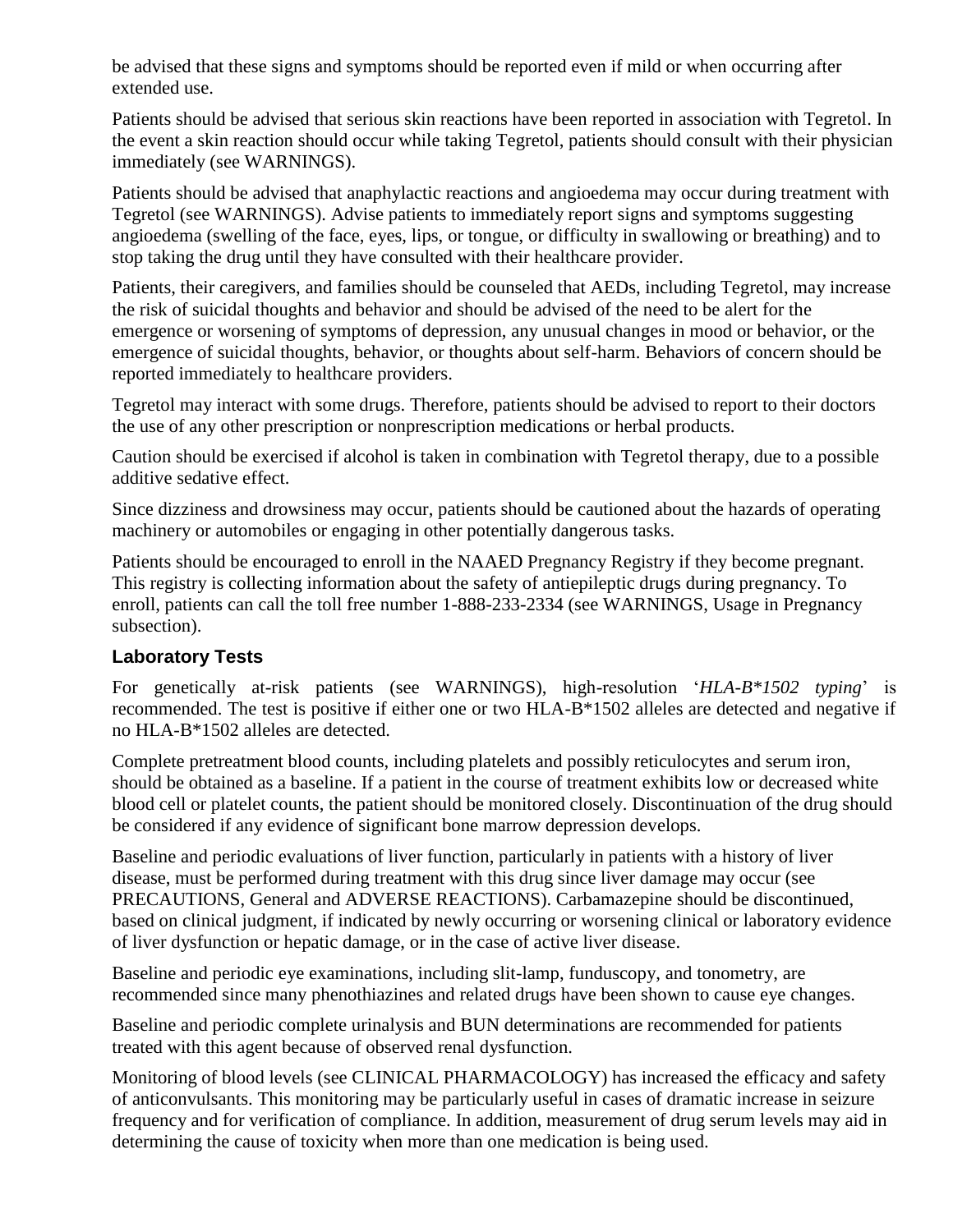Thyroid function tests have been reported to show decreased values with Tegretol administered alone.

Interference with some pregnancy tests has been reported.

## **Drug Interactions**

There has been a report of a patient who passed an orange rubbery precipitate in his stool the day after ingesting Tegretol suspension immediately followed by Thorazine®\* solution. Subsequent testing has shown that mixing Tegretol suspension and chlorpromazine solution (both generic and brand name) as well as Tegretol suspension and liquid Mellaril<sup>®</sup>, resulted in the occurrence of this precipitate. Because the extent to which this occurs with other liquid medications is not known, Tegretol suspension should not be administered simultaneously with other liquid medicinal agents or diluents (see DOSAGE AND ADMINISTRATION).

Clinically meaningful drug interactions have occurred with concomitant medications and include (but are not limited to) the following:

# **Agents That May Affect Tegretol Plasma Levels**

When carbamazepine is given with drugs that can increase or decrease carbamazepine levels, close monitoring of carbamazepine levels is indicated and dosage adjustment may be required.

### *Agents That Increase Carbamazepine Levels*

CYP3A4 inhibitors inhibit Tegretol metabolism and can thus increase plasma carbamazepine levels. Drugs that have been shown, or would be expected, to increase plasma carbamazepine levels include aprepitant, cimetidine, ciprofloxacin, danazol, diltiazem, macrolides, erythromycin, troleandomycin, clarithromycin, fluoxetine, fluvoxamine, trazodone, olanzapine, loratadine, terfenadine, omeprazole, oxybutynin, dantrolene, isoniazid, niacinamide, nicotinamide, ibuprofen, propoxyphene, azoles (e.g., ketaconazole, itraconazole, fluconazole, voriconazole), acetazolamide, verapamil, ticlopidine, grapefruit juice, and protease inhibitors.

Human microsomal epoxide hydrolase has been identified as the enzyme responsible for the formation of the 10,11-transdiol derivative from carbamazepine-10,11 epoxide. Coadministration of inhibitors of human microsomal epoxide hydrolase may result in increased carbamazepine-10,11 epoxide plasma concentrations. Accordingly, the dosage of Tegretol should be adjusted and/or the plasma levels monitored when used concomitantly with loxapine, quetiapine, or valproic acid.

### *Agents That Decrease Carbamazepine Levels*

CYP3A4 inducers can increase the rate of Tegretol metabolism. Drugs that have been shown, or that would be expected, to decrease plasma carbamazepine levels include cisplatin, doxorubicin HCl, felbamate, fosphenytoin, rifampin, phenobarbital, phenytoin, primidone, methsuximide, theophylline, aminophylline.

## **Effect of Tegretol on Plasma Levels of Concomitant Agents**

## *Decreased Levels of Concomitant Medications*

Tegretol is a potent inducer of hepatic 3A4 and is also known to be an inducer of CYP1A2, 2B6, 2C9/19 and may therefore reduce plasma concentrations of co-medications mainly metabolized by CYP 1A2, 2B6, 2C9/19 and 3A4, through induction of their metabolism. When used concomitantly with Tegretol, monitoring of concentrations or dosage adjustment of these agents may be necessary:

- When carbamazepine is added to aripiprazole, the aripiprazole dose should be doubled. Additional dose increases should be based on clinical evaluation. If carbamazepine is later withdrawn, the aripiprazole dose should be reduced.
- When carbamazepine is used with tacrolimus, monitoring of tacrolimus blood concentrations and appropriate dosage adjustments are recommended.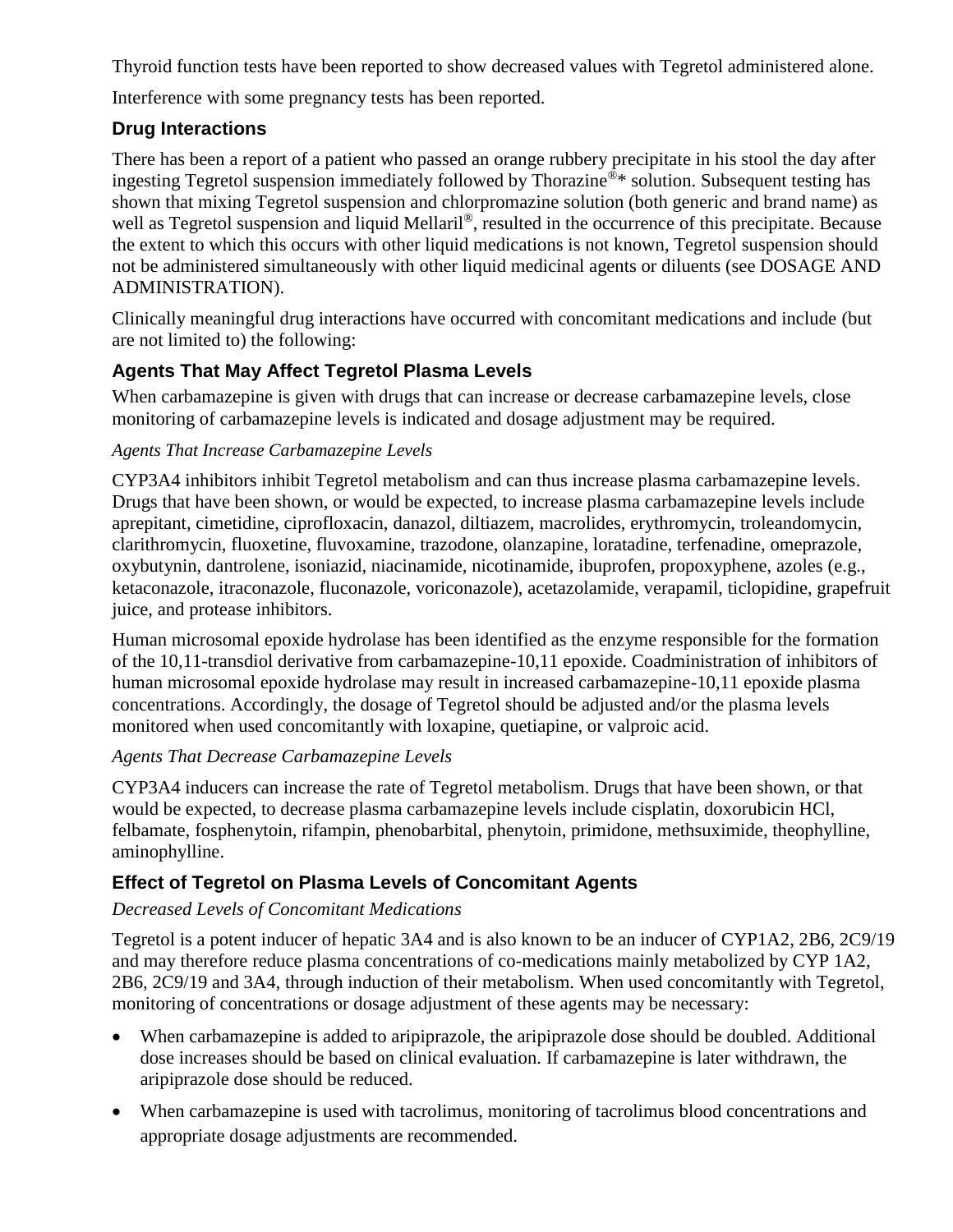- The use of concomitant strong CYP3A4 inducers such as carbamazepine should be avoided with temsirolimus. If patients must be coadministered carbamazepine with temsirolimus, an adjustment of temsirolimus dosage should be considered.
- The use of carbamazepine with lapatinib should generally be avoided. If carbamazepine is started in a patient already taking lapatinib, the dose of lapatinib should be gradually titrated up. If carbamazepine is discontinued, the lapatinib dose should be reduced.
- Concomitant use of carbamazepine with nefazodone results in plasma concentrations of nefazodone and its active metabolite insufficient to achieve a therapeutic effect. Coadministration of carbamazepine with nefazodone is contraindicated (see CONTRAINDICATIONS).
- Monitor concentrations of valproate when Tegretol is introduced or withdrawn in patients using valproic acid.

In addition, Tegretol causes, or would be expected to cause, decreased levels of the following drugs, for which monitoring of concentrations or dosage adjustment may be necessary: acetaminophen, albendazole, alprazolam, aprepitant, buprenorphone, bupropion, citalopram, clonazepam, clozapine, corticosteroids (e.g., prednisolone, dexamethasone), cyclosporine, dicumarol, dihydropyridine calcium channel blockers (e.g., felodipine), doxycycline, eslicarbazepine, ethosuximide, everolimus, haloperidol, imatinib, itraconazole, lamotrigine, levothyroxine, methadone, methsuximide, mianserin, midazolam, olanzapine, oral and other hormonal contraceptives, oxcarbazepine, paliperidone, phensuximide, phenytoin, praziquantel, protease inhibitors, risperidone, sertraline, sirolimus, tadalafil, theophylline, tiagabine, topiramate, tramadol, trazodone, tricyclic antidepressants (e.g., imipramine, amitriptyline, nortriptyline), valproate, warfarin, ziprasidone, zonisamide.

### **Other Drug Interactions**

- Cyclophosphamide is an inactive prodrug and is converted to its active metabolite in part by CYP3A. The rate of metabolism and the leukopenic activity of cyclophosphamide are reportedly increased by chronic coadministration of CYP3A4 inducers. There is a potential for increased cyclophosphamide toxicity when coadministered with carbamazepine.
- Concomitant administration of carbamazepine and lithium may increase the risk of neurotoxic side effects.
- Concomitant use of carbamazepine and isoniazid has been reported to increase isoniazid-induced hepatotoxicity.
- Alterations of thyroid function have been reported in combination therapy with other anticonvulsant medications.
- Concomitant use of Tegretol with hormonal contraceptive products (e.g., oral, and levonorgestrel subdermal implant contraceptives) may render the contraceptives less effective because the plasma concentrations of the hormones may be decreased. Breakthrough bleeding and unintended pregnancies have been reported. Alternative or back-up methods of contraception should be considered.
- Resistance to the neuromuscular blocking action of the nondepolarizing neuromuscular blocking agents pancuronium, vecuronium, rocuronium and cisatracurium has occurred in patients chronically administered carbamazepine. Whether or not carbamazepine has the same effect on other nondepolarizing agents is unknown. Patients should be monitored closely for more rapid recovery from neuromuscular blockade than expected, and infusion rate requirements may be higher.
- Concomitant use of carbamazepine with rivaroxaban, apixaban, dabigatran, and edoxaban (direct acting oral anticoagulants) is expected to result in decreased plasma concentrations of these anticoagulants that may be insufficient to achieve the intended therapeutic effect. In general,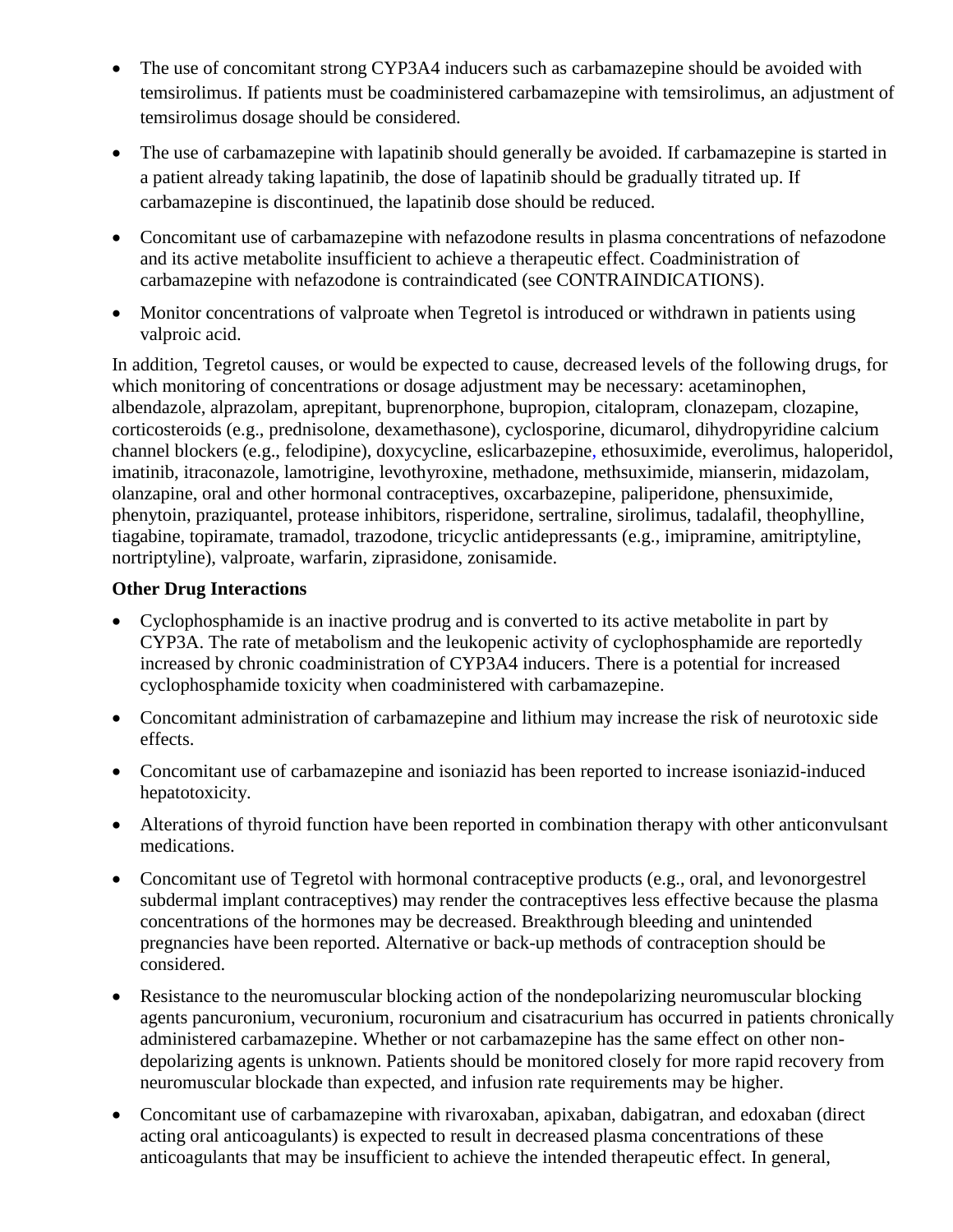coadministration of carbamazepine with rivaroxaban, apixaban, dabigatran, and edoxaban should be avoided.

## **Carcinogenesis, Mutagenesis, Impairment of Fertility**

Carbamazepine, when administered to Sprague-Dawley rats for two years in the diet at doses of 25, 75, and 250 mg/kg/day, resulted in a dose-related increase in the incidence of hepatocellular tumors in females and of benign interstitial cell adenomas in the testes of males.

Carbamazepine must, therefore, be considered to be carcinogenic in Sprague-Dawley rats. Bacterial and mammalian mutagenicity studies using carbamazepine produced negative results. The significance of these findings relative to the use of carbamazepine in humans is, at present, unknown.

## **Usage in Pregnancy**

(see WARNINGS).

### **Labor and Delivery**

The effect of Tegretol on human labor and delivery is unknown.

### **Nursing Mothers**

Tegretol and its epoxide metabolite are transferred to breast milk. The ratio of the concentration in breast milk to that in maternal plasma is about 0.4 for Tegretol and about 0.5 for the epoxide. The estimated doses given to the newborn during breastfeeding are in the range of 2 to 5 mg daily for Tegretol and 1 to 2 mg daily for the epoxide.

Because of the potential for serious adverse reactions in nursing infants from carbamazepine, a decision should be made whether to discontinue nursing or to discontinue the drug, taking into account the importance of the drug to the mother.

### **Pediatric Use**

Substantial evidence of Tegretol's effectiveness for use in the management of children with epilepsy (see INDICATIONS AND USAGE for specific seizure types) is derived from clinical investigations performed in adults and from studies in several in vitro systems which support the conclusion that (1) the pathogenetic mechanisms underlying seizure propagation are essentially identical in adults and children, and (2) the mechanism of action of carbamazepine in treating seizures is essentially identical in adults and children.

Taken as a whole, this information supports a conclusion that the generally accepted therapeutic range of total carbamazepine in plasma (i.e., 4 to 12 mcg/mL) is the same in children and adults.

The evidence assembled was primarily obtained from short-term use of carbamazepine. The safety of carbamazepine in children has been systematically studied up to 6 months. No longer-term data from clinical trials is available.

## **Geriatric Use**

No systematic studies in geriatric patients have been conducted.

# **ADVERSE REACTIONS**

If adverse reactions are of such severity that the drug must be discontinued, the physician must be aware that abrupt discontinuation of any anticonvulsant drug in a responsive epileptic patient may lead to seizures or even status epilepticus with its life-threatening hazards.

The most severe adverse reactions have been observed in the hemopoietic system and skin (see BOXED WARNING), the liver, and the cardiovascular system.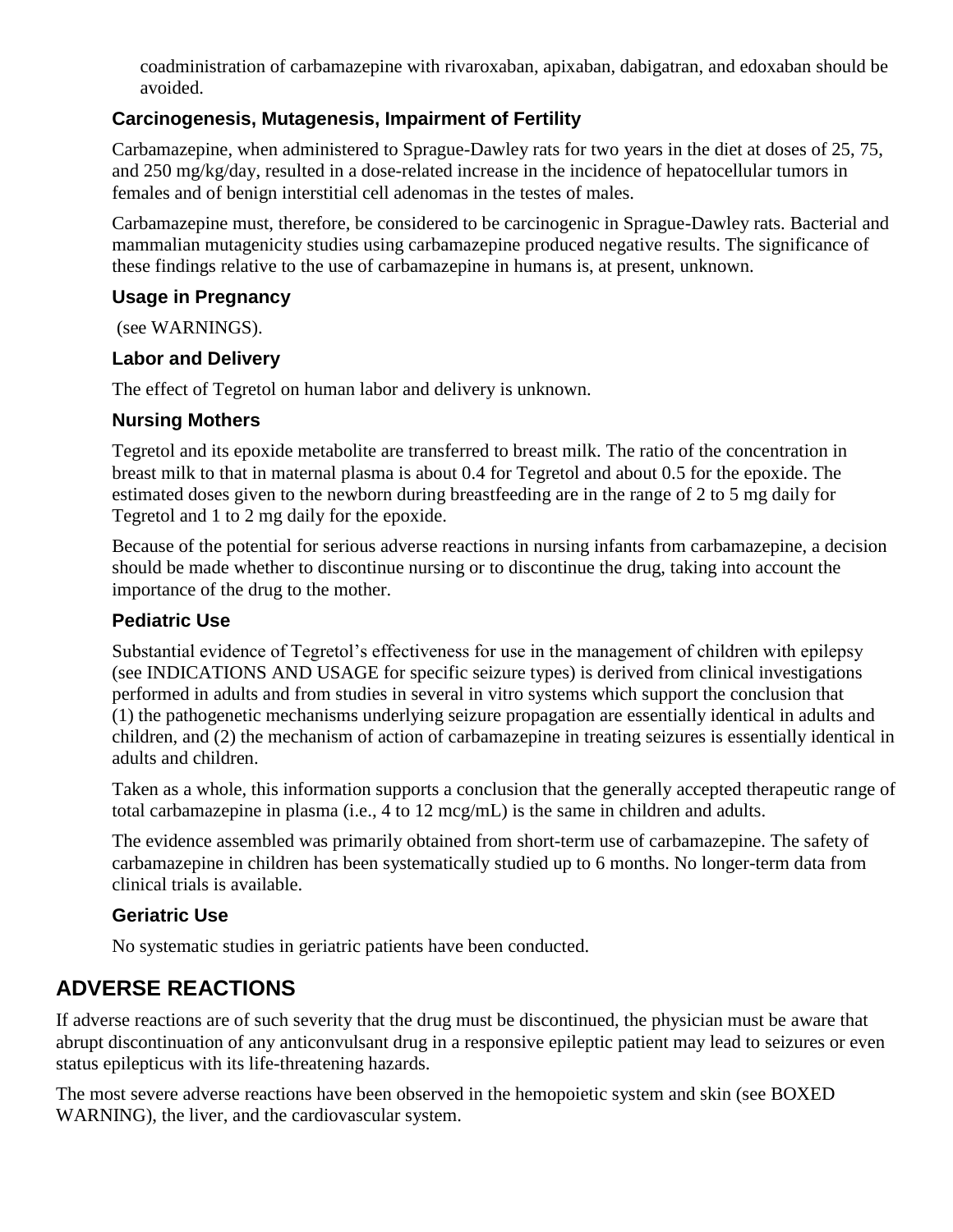The most frequently observed adverse reactions, particularly during the initial phases of therapy, are dizziness, drowsiness, unsteadiness, nausea, and vomiting. To minimize the possibility of such reactions, therapy should be initiated at the lowest dosage recommended.

The following additional adverse reactions have been reported:

*Hemopoietic System:* Aplastic anemia, agranulocytosis, pancytopenia, bone marrow depression, thrombocytopenia, leukopenia, leukocytosis, eosinophilia, acute intermittent porphyria, variegate porphyria, porphyria cutanea tarda.

*Skin*: Toxic epidermal necrolysis (TEN) and Stevens-Johnson syndrome (SJS) (see BOXED WARNING), Acute Generalized Exanthematous Pustulosis (AGEP), pruritic and erythematous rashes, urticaria, photosensitivity reactions, alterations in skin pigmentation, exfoliative dermatitis, erythema multiforme and nodosum, purpura, aggravation of disseminated lupus erythematosus, alopecia, diaphoresis, onychomadesis and hirsutism. In certain cases, discontinuation of therapy may be necessary.

*Cardiovascular System:* Congestive heart failure, edema, aggravation of hypertension, hypotension, syncope and collapse, aggravation of coronary artery disease, arrhythmias and AV block, thrombophlebitis, thromboembolism (e.g., pulmonary embolism), and adenopathy or lymphadenopathy.

Some of these cardiovascular complications have resulted in fatalities. Myocardial infarction has been associated with other tricyclic compounds.

*Liver*: Abnormalities in liver function tests, cholestatic and hepatocellular jaundice, hepatitis, very rare cases of hepatic failure.

*Pancreatic:* Pancreatitis.

*Respiratory System:* Pulmonary hypersensitivity characterized by fever, dyspnea, pneumonitis, or pneumonia.

*Genitourinary System:* Urinary frequency, acute urinary retention, oliguria with elevated blood pressure, azotemia, renal failure, and impotence. Albuminuria, glycosuria, elevated BUN, and microscopic deposits in the urine have also been reported. There have been rare reports of impaired male fertility and/or abnormal spermatogenesis.

Testicular atrophy occurred in rats receiving Tegretol orally from 4 to 52 weeks at dosage levels of 50 to 400 mg/kg/day. Additionally, rats receiving Tegretol in the diet for 2 years at dosage levels of 25, 75, and 250 mg/kg/day had a dose-related incidence of testicular atrophy and aspermatogenesis. In dogs, it produced a brownish discoloration, presumably a metabolite, in the urinary bladder at dosage levels of 50 mg/kg and higher. Relevance of these findings to humans is unknown.

*Nervous System:* Dizziness, drowsiness, disturbances of coordination, confusion, headache, fatigue, blurred vision, visual hallucinations, transient diplopia, oculomotor disturbances, nystagmus, speech disturbances, abnormal involuntary movements, peripheral neuritis and paresthesias, depression with agitation, talkativeness, tinnitus, hyperacusis, neuroleptic malignant syndrome.

There have been reports of associated paralysis and other symptoms of cerebral arterial insufficiency, but the exact relationship of these reactions to the drug has not been established.

Isolated cases of neuroleptic malignant syndrome have been reported both with and without concomitant use of psychotropic drugs.

*Digestive System:* Nausea, vomiting, gastric distress and abdominal pain, diarrhea, constipation, anorexia, and dryness of the mouth and pharynx, including glossitis and stomatitis.

*Eyes:* Scattered punctate cortical lens opacities, increased intraocular pressure (see WARNINGS, General) as well as conjunctivitis, have been reported. Although a direct causal relationship has not been established, many phenothiazines and related drugs have been shown to cause eye changes.

*Musculoskeletal System:* Aching joints and muscles, and leg cramps.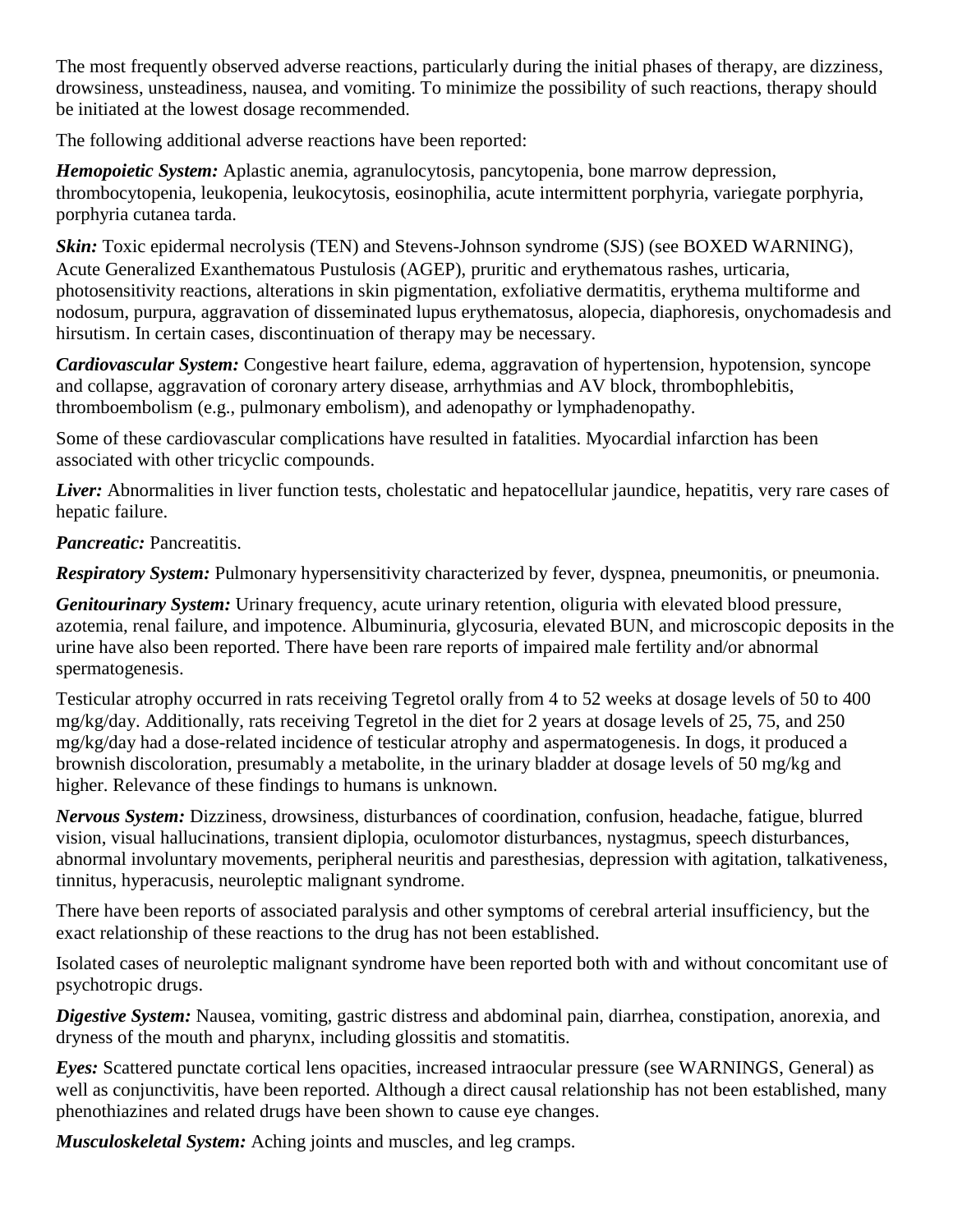*Metabolism:* Fever and chills. Hyponatremia (see WARNINGS, General). Decreased levels of plasma calcium have been reported. Osteoporosis has been reported.

Isolated cases of a lupus erythematosus-like syndrome have been reported. There have been occasional reports of elevated levels of cholesterol, HDL cholesterol, and triglycerides in patients taking anticonvulsants.

A case of aseptic meningitis, accompanied by myoclonus and peripheral eosinophilia, has been reported in a patient taking carbamazepine in combination with other medications. The patient was successfully dechallenged, and the meningitis reappeared upon rechallenge with carbamazepine.

# **DRUG ABUSE AND DEPENDENCE**

No evidence of abuse potential has been associated with Tegretol, nor is there evidence of psychological or physical dependence in humans.

# **OVERDOSAGE**

# **Acute Toxicity**

Lowest known lethal dose: adults,  $3.2 \text{ g}$  (a 24-year-old woman died of a cardiac arrest and a 24-year-old man died of pneumonia and hypoxic encephalopathy); children, 4 g (a 14-year-old girl died of a cardiac arrest), 1.6 g (a 3-year-old girl died of aspiration pneumonia).

Oral LD<sup>50</sup> in animals (mg/kg): mice, 1100 to 3750; rats, 3850 to 4025; rabbits, 1500 to 2680; guinea pigs, 920.

# **Signs and Symptoms**

The first signs and symptoms appear after 1 to 3 hours. Neuromuscular disturbances are the most prominent. Cardiovascular disorders are generally milder, and severe cardiac complications occur only when very high doses (greater than 60 g) have been ingested.

*Respiration:* Irregular breathing, respiratory depression.

*Cardiovascular System:* Tachycardia, hypotension or hypertension, shock, conduction disorders.

*Nervous System and Muscles:* Impairment of consciousness ranging in severity to deep coma. Convulsions, especially in small children. Motor restlessness, muscular twitching, tremor, athetoid movements, opisthotonos, ataxia, drowsiness, dizziness, mydriasis, nystagmus, adiadochokinesia, ballism, psychomotor disturbances, dysmetria. Initial hyperreflexia, followed by hyporeflexia.

*Gastrointestinal Tract:* Nausea, vomiting.

*Kidneys and Bladder:* Anuria or oliguria, urinary retention.

*Laboratory Findings:* Isolated instances of overdosage have included leukocytosis, reduced leukocyte count, glycosuria, and acetonuria. EEG may show dysrhythmias.

*Combined Poisoning:* When alcohol, tricyclic antidepressants, barbiturates, or hydantoins are taken at the same time, the signs and symptoms of acute poisoning with Tegretol may be aggravated or modified.

# **Treatment**

The prognosis in cases of severe poisoning is critically dependent upon prompt elimination of the drug, which may be achieved by inducing vomiting, irrigating the stomach, and by taking appropriate steps to diminish absorption. If these measures cannot be implemented without risk on the spot, the patient should be transferred at once to a hospital, while ensuring that vital functions are safeguarded. There is no specific antidote.

*Elimination of the Drug:* Induction of vomiting.

Gastric lavage. Even when more than 4 hours have elapsed following ingestion of the drug, the stomach should be repeatedly irrigated, especially if the patient has also consumed alcohol.

*Measures to Reduce Absorption:* Activated charcoal, laxatives.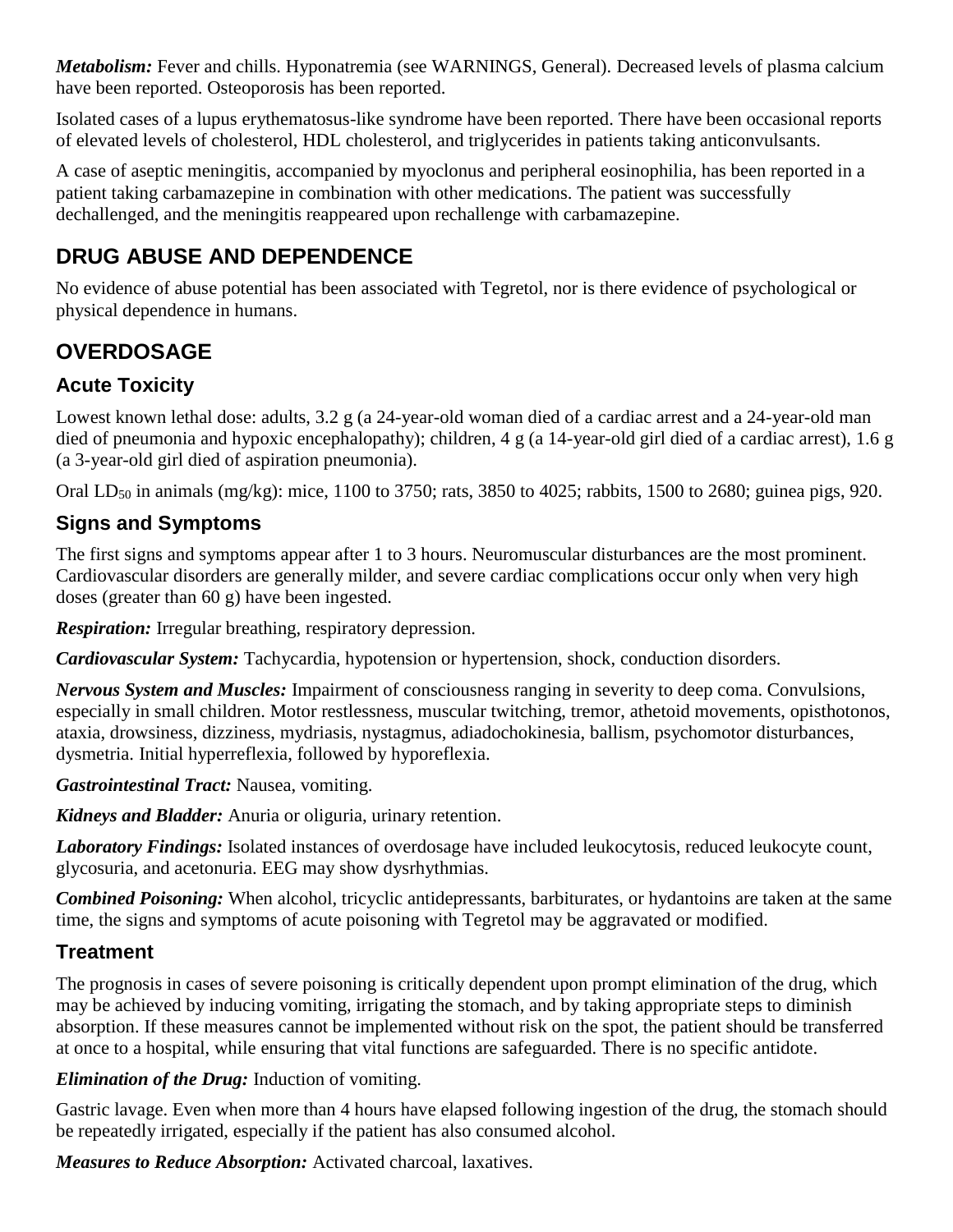### *Measures to Accelerate Elimination:* Forced diuresis.

Dialysis is indicated only in severe poisoning associated with renal failure. Replacement transfusion is indicated in severe poisoning in small children.

*Respiratory Depression:* Keep the airways free; resort, if necessary, to endotracheal intubation, artificial respiration, and administration of oxygen.

*Hypotension, Shock:* Keep the patient's legs raised and administer a plasma expander. If blood pressure fails to rise despite measures taken to increase plasma volume, use of vasoactive substances should be considered.

*Convulsions:* Diazepam or barbiturates.

*Warning:* Diazepam or barbiturates may aggravate respiratory depression (especially in children), hypotension, and coma. However, barbiturates should not be used if drugs that inhibit monoamine oxidase have also been taken by the patient either in overdosage or in recent therapy (within 1 week).

*Surveillance:* Respiration, cardiac function (ECG monitoring), blood pressure, body temperature, pupillary reflexes, and kidney and bladder function should be monitored for several days.

*Treatment of Blood Count Abnormalities:* If evidence of significant bone marrow depression develops, the following recommendations are suggested: (1) stop the drug, (2) perform daily CBC, platelet, and reticulocyte counts, (3) do a bone marrow aspiration and trephine biopsy immediately and repeat with sufficient frequency to monitor recovery.

Special periodic studies might be helpful as follows: (1) white cell and platelet antibodies, (2)  $^{59}$ Fe-ferrokinetic studies, (3) peripheral blood cell typing, (4) cytogenetic studies on marrow and peripheral blood, (5) bone marrow culture studies for colony-forming units,  $(6)$  hemoglobin electrophoresis for  $A_2$  and F hemoglobin, and (7) serum folic acid and  $B_{12}$  levels.

A fully developed aplastic anemia will require appropriate, intensive monitoring and therapy, for which specialized consultation should be sought.

# **DOSAGE AND ADMINISTRATION (SEE TABLE BELOW)**

Tegretol suspension in combination with liquid chlorpromazine or thioridazine results in precipitate formation, and, in the case of chlorpromazine, there has been a report of a patient passing an orange rubbery precipitate in the stool following coadministration of the two drugs (see PRECAUTIONS, Drug Interactions). Because the extent to which this occurs with other liquid medications is not known, Tegretol suspension should not be administered simultaneously with other liquid medications or diluents.

Monitoring of blood levels has increased the efficacy and safety of anticonvulsants (see PRECAUTIONS, Laboratory Tests). Dosage should be adjusted to the needs of the individual patient. A low initial daily dosage with a gradual increase is advised. As soon as adequate control is achieved, the dosage may be reduced very gradually to the minimum effective level. Medication should be taken with meals.

Since a given dose of Tegretol suspension will produce higher peak levels than the same dose given as the tablet, it is recommended to start with low doses (children 6 to 12 years: ½ teaspoon four times a day and to increase slowly to avoid unwanted side effects.

Conversion of patients from oral Tegretol tablets to Tegretol suspension: Patients should be converted by administering the same number of mg per day in smaller, more frequent doses (i.e., twice a day tablets to three times a day suspension).

Tegretol-XR is an extended-release formulation for twice a day administration. When converting patients from Tegretol conventional tablets to Tegretol-XR, the same total daily mg dose of Tegretol-XR should be administered. **Tegretol-XR tablets must be swallowed whole and never crushed or chewed.** Tegretol-XR tablets should be inspected for chips or cracks. Damaged tablets, or tablets without a release portal, should not be consumed. Tegretol-XR tablet coating is not absorbed and is excreted in the feces; these coatings may be noticeable in the stool.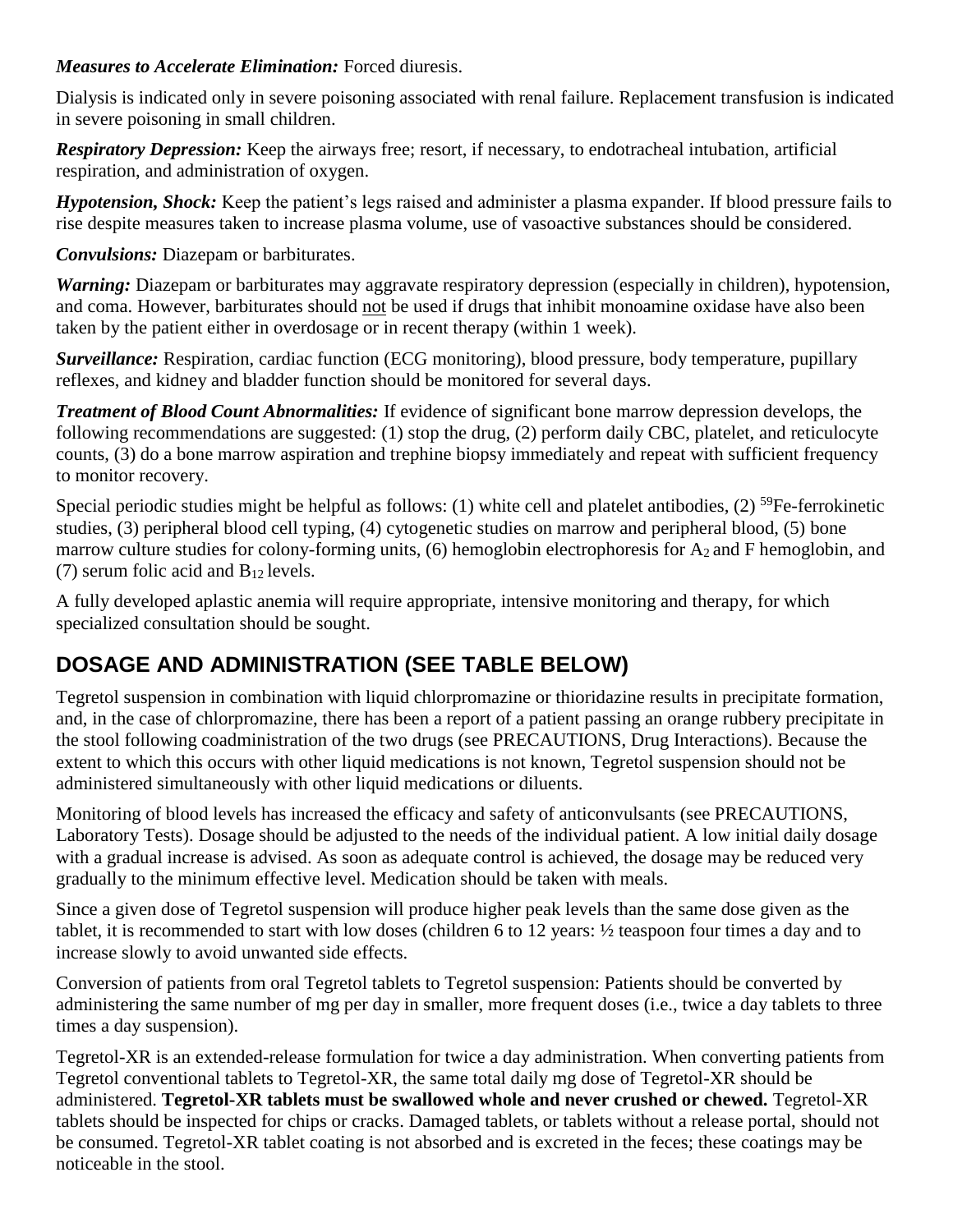# **Epilepsy (**SEE INDICATIONS AND USAGE**)**

*Adults and children over 12 years of age-Initial:* Either 200 mg twice a day for tablets and XR tablets, or 1 teaspoon four times a day for suspension (400 mg/day). Increase at weekly intervals by adding up to 200 mg/day using a twice a day regimen of Tegretol-XR or a three times a day or four times a day regimen of the other formulations until the optimal response is obtained. Dosage generally should not exceed 1000 mg daily in children 12 to 15 years of age, and 1200 mg daily in patients above 15 years of age. Doses up to 1600 mg daily have been used in adults in rare instances. *Maintenance:* Adjust dosage to the minimum effective level, usually 800 to 1200 mg daily.

*Children 6 to 12 years of age-Initial:* Either 100 mg twice a day for tablets or XR tablets, or ½ teaspoon four times a day for suspension (200 mg/day). Increase at weekly intervals by adding up to 100 mg/day using a twice a day regimen of Tegretol-XR or a three times a day or four times a day regimen of the other formulations until the optimal response is obtained. Dosage generally should not exceed 1000 mg daily. *Maintenance:* Adjust dosage to the minimum effective level, usually 400 to 800 mg daily.

*Children under 6 years of age-Initial:* 10 to 20 mg/kg/day twice a day or three times a day as tablets, or four times a day as suspension. Increase weekly to achieve optimal clinical response administered three times a day or four times a day. *Maintenance:* Ordinarily, optimal clinical response is achieved at daily doses below 35 mg/kg. If satisfactory clinical response has not been achieved, plasma levels should be measured to determine whether or not they are in the therapeutic range. No recommendation regarding the safety of carbamazepine for use at doses above 35 mg/kg/24 hours can be made.

*Combination Therapy:* Tegretol may be used alone or with other anticonvulsants. When added to existing anticonvulsant therapy, the drug should be added gradually while the other anticonvulsants are maintained or gradually decreased, except phenytoin, which may have to be increased (see PRECAUTIONS, Drug Interactions, and Pregnancy).

# **Trigeminal Neuralgia** (SEE INDICATIONS AND USAGE)

*Initial:* On the first day, either 100 mg twice a day for tablets or XR tablets, or  $\frac{1}{2}$  teaspoon four times a day for suspension, for a total daily dose of 200 mg. This daily dose may be increased by up to 200 mg/day using increments of 100 mg every 12 hours for tablets or XR tablets, or 50 mg (½ teaspoon) four times a day for suspension, only as needed to achieve freedom from pain. Do not exceed 1200 mg daily. *Maintenance:* Control of pain can be maintained in most patients with 400 to 800 mg daily. However, some patients may be maintained on as little as 200 mg daily, while others may require as much as 1200 mg daily. At least once every 3 months throughout the treatment period, attempts should be made to reduce the dose to the minimum effective level or even to discontinue the drug.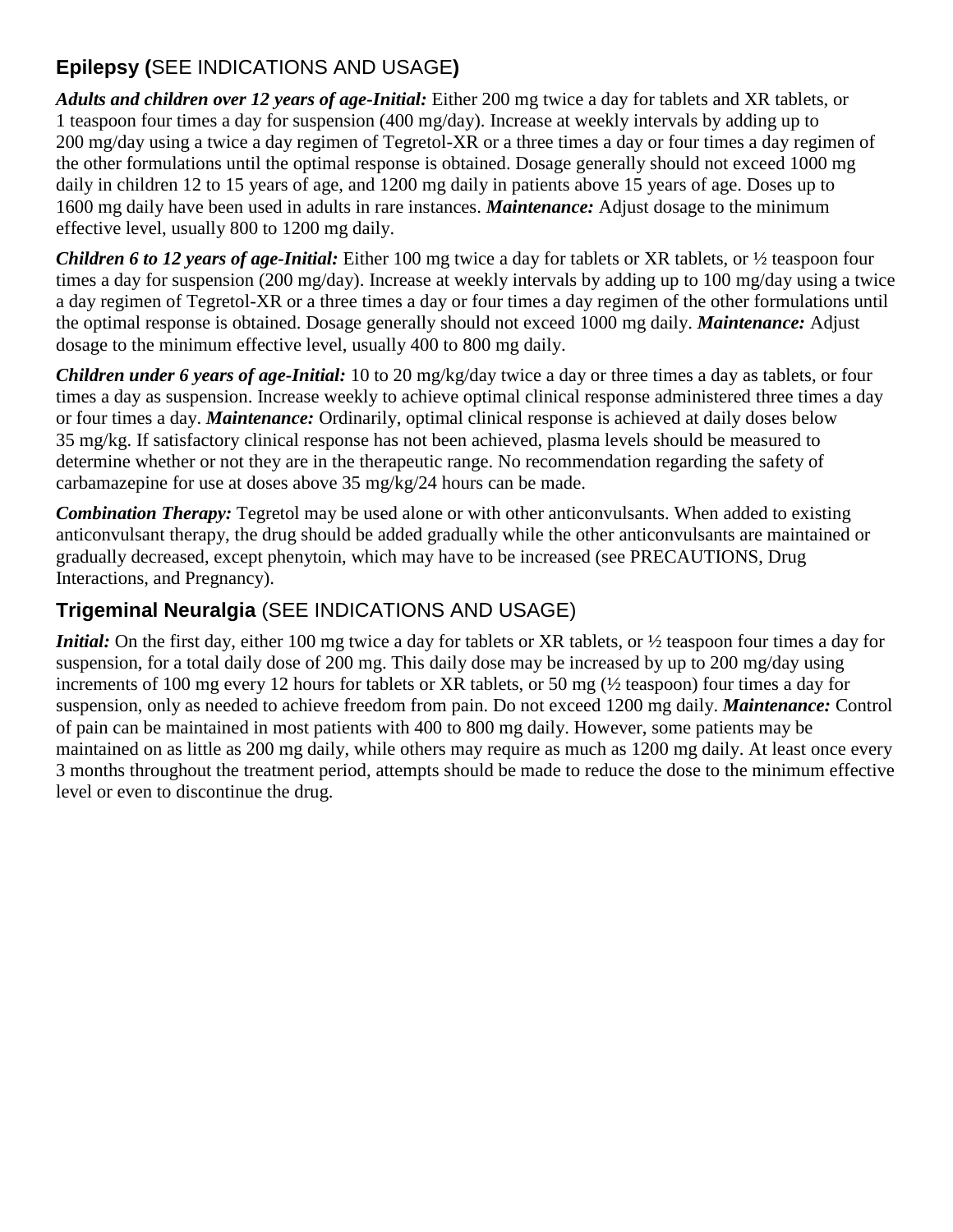|                                | <b>DUSAYE INTUINITION</b>                          |                                                 |                                                              |                                                                                                     |                                                                      |                                                                                                                           |                                                                                                     |                 |                                                                           |  |
|--------------------------------|----------------------------------------------------|-------------------------------------------------|--------------------------------------------------------------|-----------------------------------------------------------------------------------------------------|----------------------------------------------------------------------|---------------------------------------------------------------------------------------------------------------------------|-----------------------------------------------------------------------------------------------------|-----------------|---------------------------------------------------------------------------|--|
| <b>Initial Dose</b>            |                                                    |                                                 |                                                              | Subsequent Dose                                                                                     |                                                                      |                                                                                                                           | Maximum Daily Dose                                                                                  |                 |                                                                           |  |
| Indication                     | Tablet*                                            | XR <sup>+</sup>                                 | Suspension                                                   | Tablet*                                                                                             | XR <sup>+</sup>                                                      | Suspension                                                                                                                | Tablet*                                                                                             | XR <sup>t</sup> | Suspension                                                                |  |
| <b>Epilepsy</b><br>Under 6 yr  | 10-20 mg/kg/day<br>twice a day or 3<br>times a day |                                                 | 10-20 mg/kg/day<br>4 times a day                             | Increase weekly<br>to achieve<br>optimal clinical<br>response, 3<br>times a day or 4<br>times a day |                                                                      | Increase<br>weekly to<br>achieve optimal<br>clinical<br>response, 3<br>times a day or<br>4 times a day                    | 35 mg/kg/24 hr<br>(see Dosage)<br>and<br>Administration<br>section above)                           |                 | 35 mg/kg/24 hr<br>(see Dosage)<br>and<br>Administration<br>section above) |  |
| 6-12 yr                        | 100 mg twice a<br>day<br>(200 mg/day)              | 100 mg twice a<br>day<br>(200 mg/day)           | $\frac{1}{2}$ tsp 4 times a<br>day<br>$(200 \text{ mg/day})$ | Add up to<br>100 mg/day at<br>weekly intervals,<br>3 times a day or<br>4 times a day                | Add<br>100 mg/day<br>at weekly<br>intervals,<br>twice a day          | Add up to 1 tsp<br>$(100 \text{ mg})$ /day at<br>weekly<br>intervals, 3<br>times a day or<br>4 times a day                |                                                                                                     | 1000 mg/24 hr   |                                                                           |  |
| Over 12 yr                     | 200 mg twice a<br>day<br>$(400 \text{ mg/day})$    | 200 mg twice a<br>day<br>(400 mg/day)           | 1 tsp 4 times a<br>day<br>$(400 \text{ mg/day})$             | Add up to<br>200 mg/day at<br>weekly intervals,<br>3 times a day or<br>4 times a day                | Add up to<br>200 mg/day<br>at weekly<br>intervals,<br>twice a day    | Add up to 2 tsp<br>$(200 \text{ mg})$ /day at<br>weekly<br>intervals, 3<br>times a day or<br>4 times a day                | 1000 mg/24 hr (12-15 yr)<br>1200 mg/24 hr ( $> 15$ yr)<br>1600 mg/24 hr (adults, in rare instances) |                 |                                                                           |  |
| <b>Trigeminal</b><br>Neuralgia | 100 mg twice a<br>day<br>$(200 \text{ mg/day})$    | 100 mg twice a<br>day<br>$(200 \text{ mg/day})$ | $\frac{1}{2}$ tsp 4 times a<br>day<br>$(200 \text{ mg/day})$ | Add up to<br>200 mg/day in<br>increments of<br>100 mg every<br>12 hr                                | Add up to<br>200 mg/day<br>in increments<br>of 100 mg<br>every 12 hr | Add up to 2 tsp<br>$(200 \text{ mg})$ /day<br>in increments<br>of 50 $mg$<br>$(\frac{1}{2} \text{ tsp})$ 4 times<br>a day | 1200 mg/24 hr                                                                                       |                 |                                                                           |  |

\*Tablet = Chewable or conventional tablets

†XR = Tegretol-XR extended-release tablets

### **Dosage Information**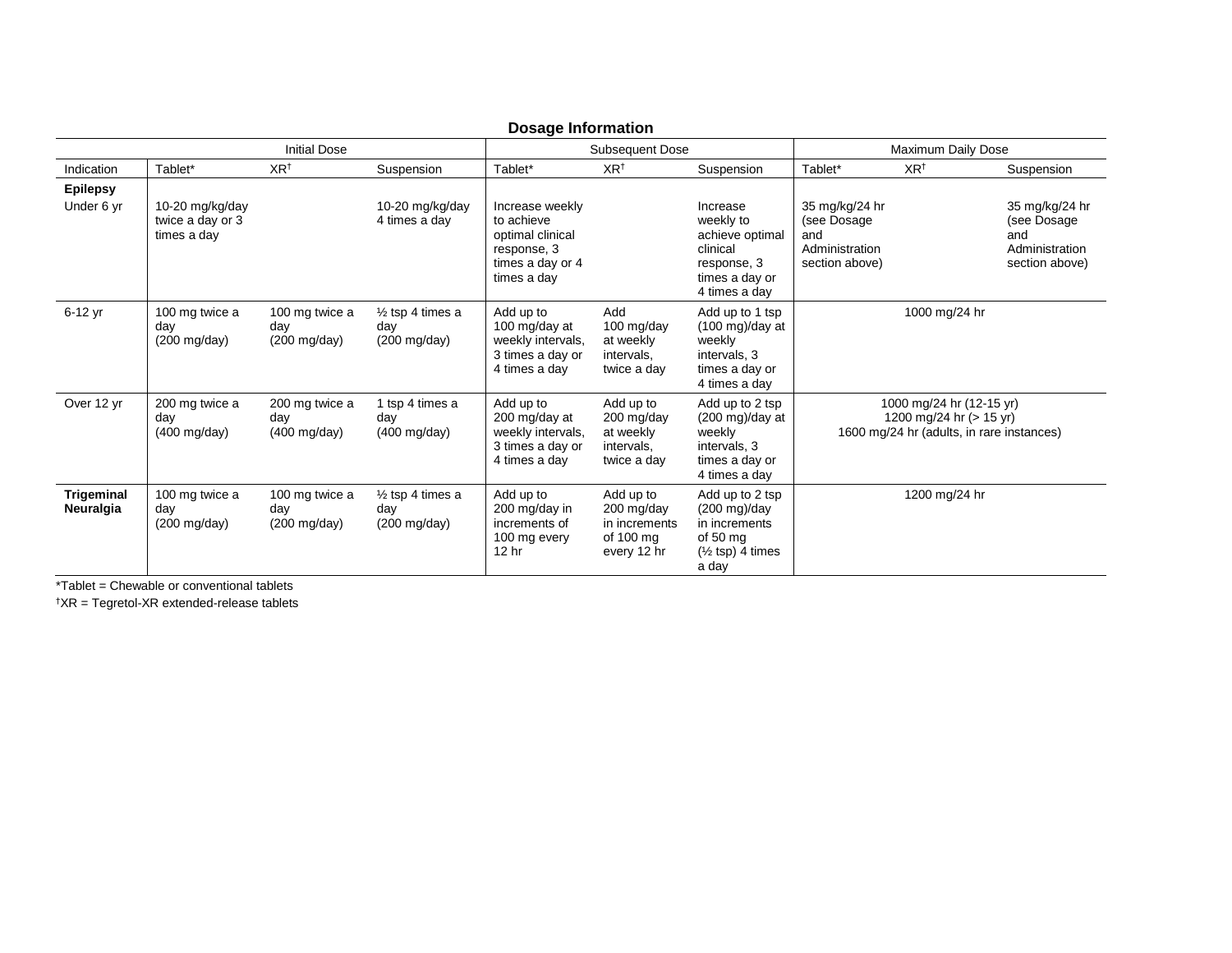# **HOW SUPPLIED**

| <b>Chewable Tablets 100 mg</b> - round, red-speckled, pink, single-scored (imprinted Tegretol on one side and 52<br>twice on the scored side)                                 |
|-------------------------------------------------------------------------------------------------------------------------------------------------------------------------------|
|                                                                                                                                                                               |
| Unit Dose (blister pack)                                                                                                                                                      |
|                                                                                                                                                                               |
| Do not store above $30^{\circ}$ C (86 $^{\circ}$ F). Protect from light and moisture.<br>Dispense in tight, light-resistant container (USP).<br>Meets USP Dissolution Test 1. |
| Tablets 200 mg - capsule-shaped, pink, single-scored (imprinted Tegretol on one side and 27 twice on the<br>partially scored side)                                            |
|                                                                                                                                                                               |
|                                                                                                                                                                               |
| Do not store above $30^{\circ}$ C (86 $^{\circ}$ F). Protect from moisture.<br>Dispense in tight container (USP).<br><b>Meets USP Dissolution Test 2.</b>                     |
| XR Tablets 100 $mg$ - round, yellow, coated (imprinted T on one side and 100 mg on the other), release portal on<br>one side                                                  |
|                                                                                                                                                                               |
| XR Tablets 200 mg - round, pink, coated (imprinted T on one side and 200 mg on the other), release portal on<br>one side                                                      |
|                                                                                                                                                                               |
| XR Tablets 400 $mg$ - round, brown, coated (imprinted T on one side and 400 mg on the other), release portal on<br>one side                                                   |
|                                                                                                                                                                               |
| Store at 25°C (77°F); excursions permitted to 15°C to 30°C (59°F to 86°F) Protect from moisture.<br>Dispense in tight container (USP).                                        |
| Suspension 100 mg/5 mL (teaspoon) – yellow-orange, citrus-vanilla flavored                                                                                                    |
|                                                                                                                                                                               |
| Shake well before using.                                                                                                                                                      |
| Do not store above 30°C (86°F). Dispense in tight, light-resistant container (USP).                                                                                           |

\*Thorazine® is a registered trademark of GlaxoSmithKline.

T2018-27 March 2018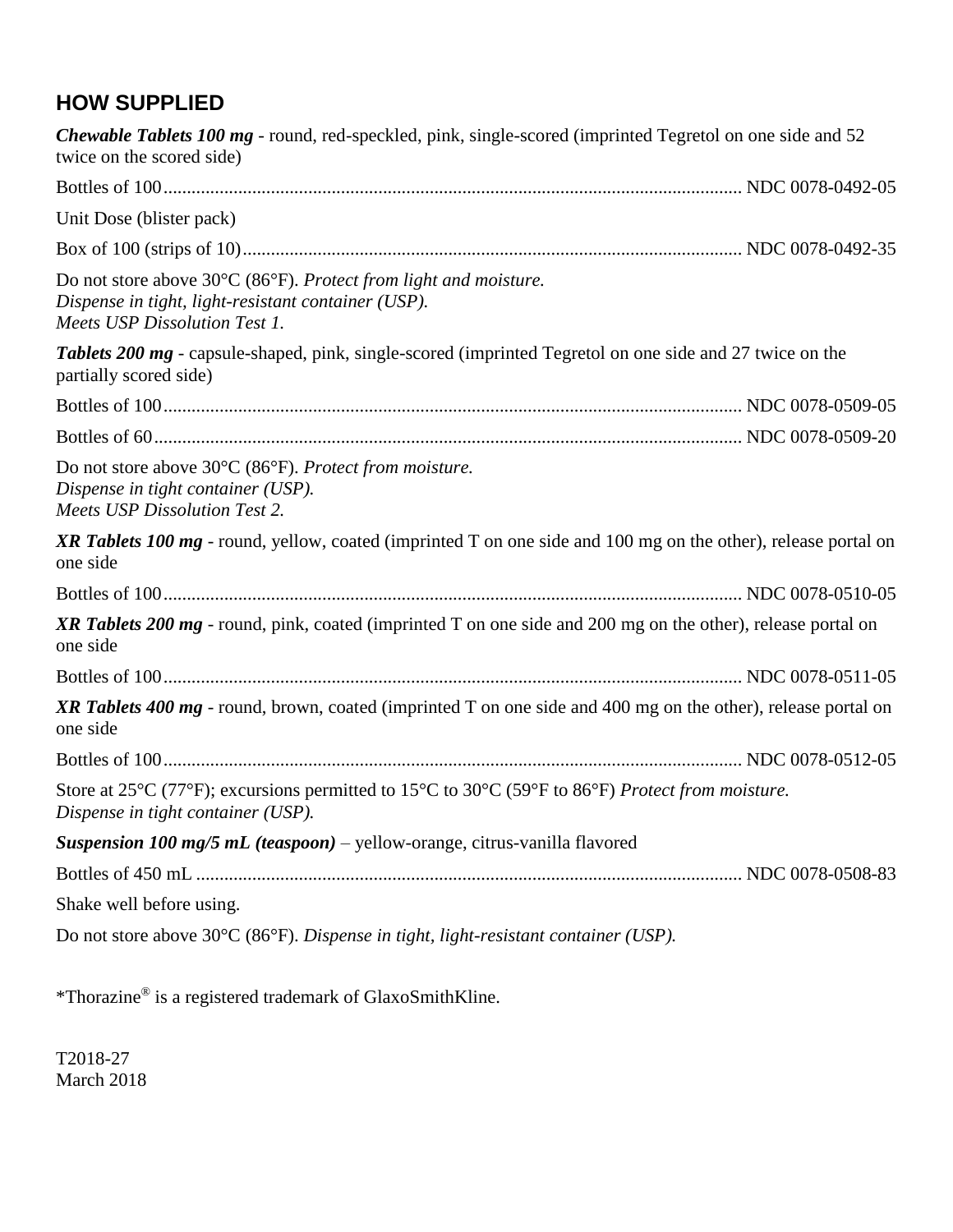### **MEDICATION GUIDE**

### **TEGRETOL® and TEGRETOL®-XR (Teg-ret-ol)**

### **(carbamazepine)**

### **Tablets, Suspension, Chewable Tablets, Extended-Release Tablets**

Read this Medication Guide before you start taking Tegretol or Tegretol–XR (TEGRETOL) and each time you get a refill. There may be new information. This information does not take the place of talking to your healthcare provider about your medical condition or treatment.

### **What is the most important information I should know about TEGRETOL?**

### **Do not stop taking TEGRETOL without first talking to your healthcare provider.**

Stopping TEGRETOL suddenly can cause serious problems.

### **TEGRETOL can cause serious side effects, including:**

- **1. TEGRETOL may cause rare but serious skin rashes that may lead to death. These serious skin reactions are more likely to happen when you begin taking TEGRETOL within the first four months of treatment but may occur at later times. These reactions can happen in anyone, but are more likely in people of Asian descent. If you are of Asian descent, you may need a genetic blood test before you take TEGRETOL to see if you are at a higher risk for serious skin reactions with this medicine. Symptoms may include:**
	- skin rash
	- hives
	- sores in your mouth
	- blistering or peeling of the skin

#### **2. TEGRETOL may cause rare but serious blood problems. Symptoms may include:**

- fever, sore throat, or other infections that come and go or do not go away
- easy bruising
- red or purple spots on your body
- bleeding gums or nose bleeds
- severe fatigue or weakness

### **3. TEGRETOL may cause allergic reactions or serious problems, which may affect organs and other parts of your body like the liver or blood cells. You may or may not have a rash with these types of reactions.**

Call your healthcare provider right away if you have any of the following:

- swelling of your face, eyes, lips, or tongue
- $\bullet$  a skin rash
- painful sores in the mouth or around your eyes
- unusual bruising or bleeding
- frequent infections or infections that do not go away
- fever, swollen glands, or sore throat that do not go away or come and go
- trouble swallowing or breathing
- hives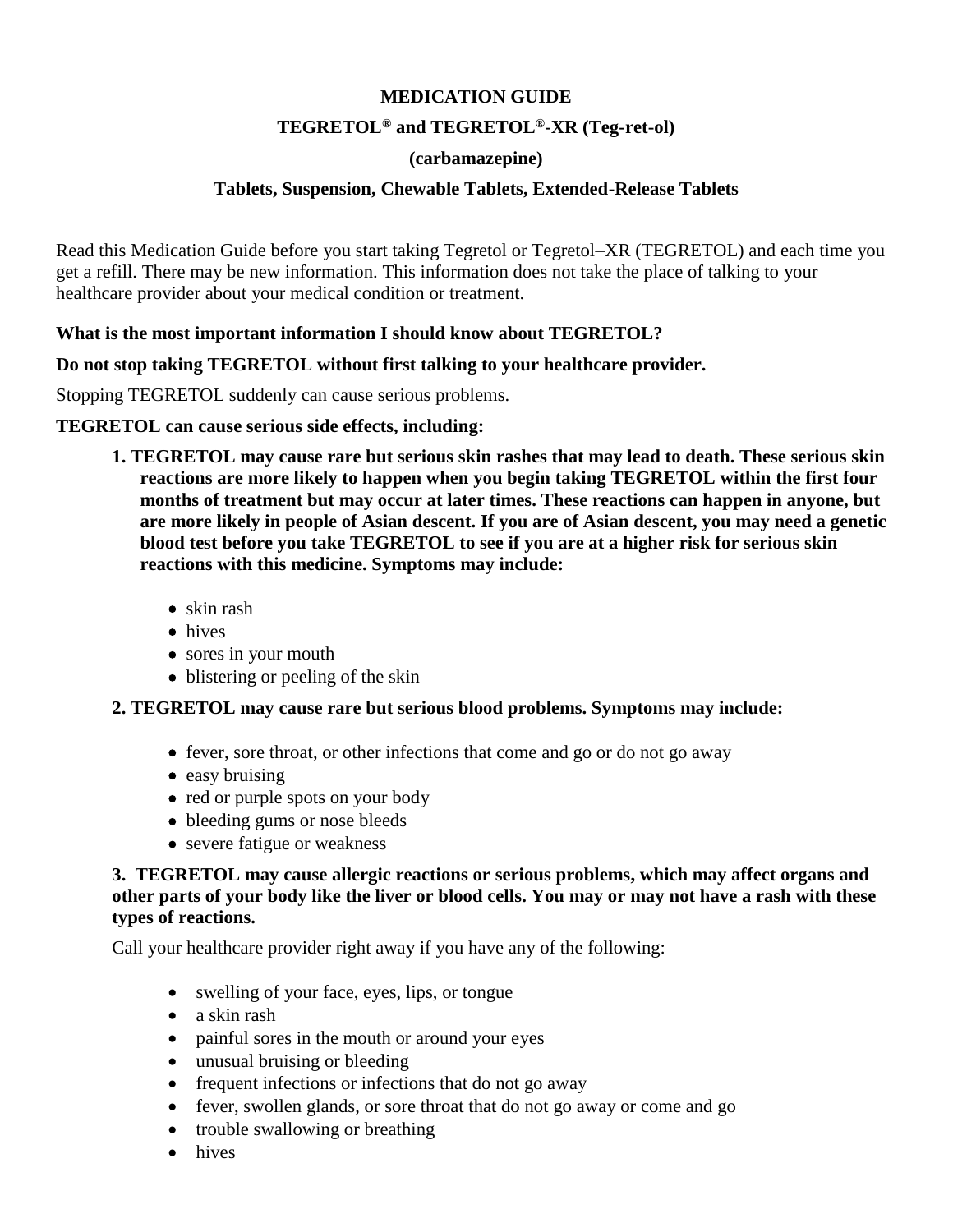- yellowing of your skin or eyes
- severe fatigue or weakness
- severe muscle pain

**4. Like other antiepileptic drugs, TEGRETOL may cause suicidal thoughts or actions in a very small number of people, about 1 in 500.**

**Call your healthcare provider right away if you have any of these symptoms, especially if they are new, worse, or worry you:**

- thoughts about suicide or dying
- attempts to commit suicide
- new or worse depression
- new or worse anxiety
- feeling agitated or restless
- panic attacks
- trouble sleeping (insomnia)
- new or worse irritability
- acting aggressive, being angry, or violent
- acting on dangerous impulses
- an extreme increase in activity and talking (mania)
- other unusual changes in behavior or mood

### **How can I watch for early symptoms of suicidal thoughts and actions?**

- Pay attention to any changes, especially sudden changes, in mood, behaviors, thoughts, or feelings.
- Keep all follow-up visits with your healthcare provider as scheduled.

Call your healthcare provider between visits as needed, especially if you are worried about symptoms.

### **Do not stop TEGRETOL without first talking to a healthcare provider.**

Stopping TEGRETOL suddenly can cause serious problems. You should talk to your healthcare provider before stopping.

Suicidal thoughts or actions can be caused by things other than medicines. If you have suicidal thoughts or actions, your healthcare provider may check for other causes.

### **What is TEGRETOL?**

TEGRETOL is a prescription medicine used to treat:

- certain types of seizures (partial, tonic-clonic, mixed)
- certain types of nerve pain (trigeminal and glossopharyngeal neuralgia)

TEGRETOL is not a regular pain medicine and should not be used for aches or pains.

### **Who should not take TEGRETOL?**

#### **Do not take TEGRETOL if you:**

- have a history of bone marrow depression.
- are allergic to carbamazepine or any of the ingredients in TEGRETOL. See the end of this Medication Guide for a complete list of ingredients in TEGRETOL.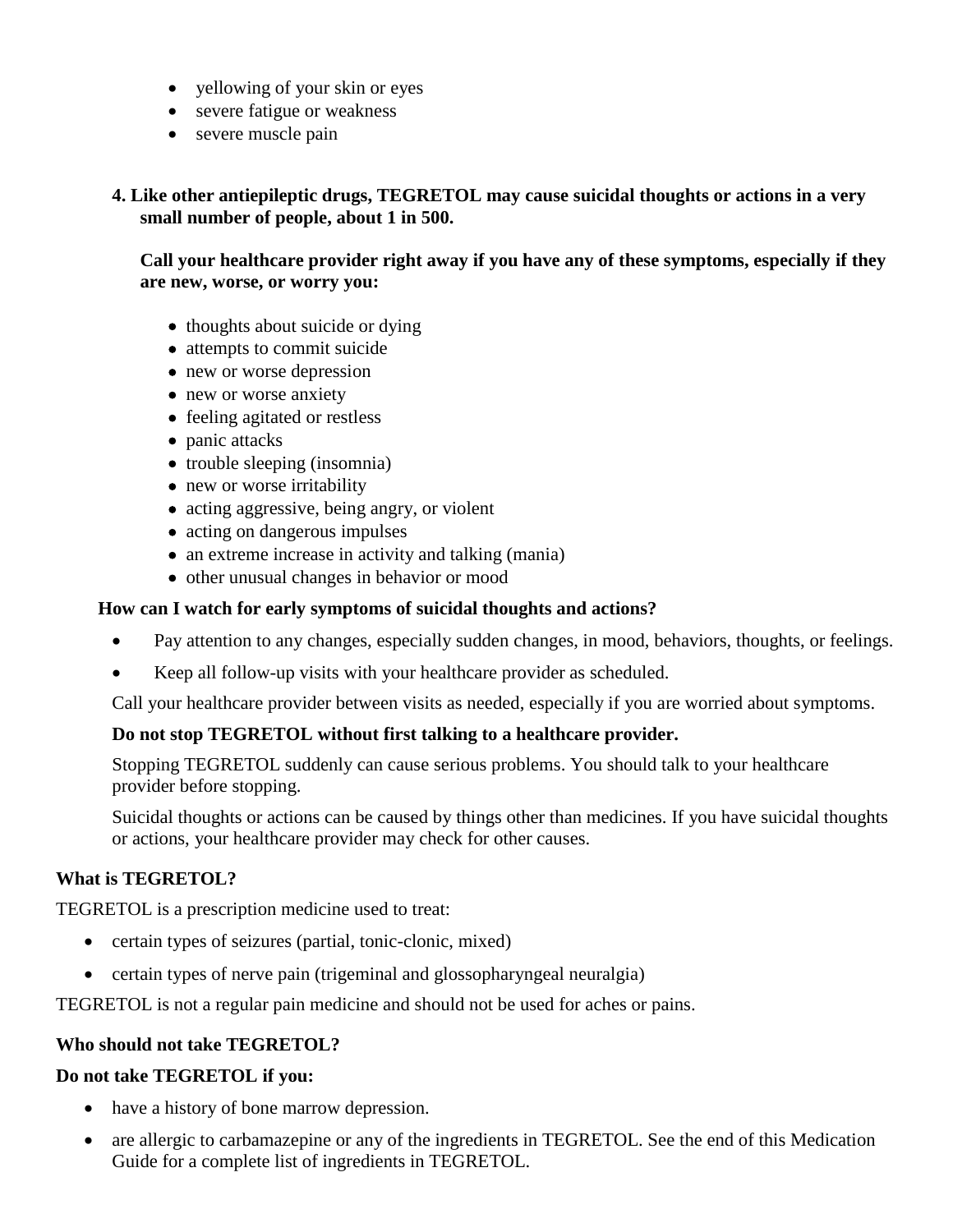- take nefazodone.
- are allergic to medicines called tricyclic antidepressants (TCAs). Ask your healthcare provider or pharmacist for a list of these medicines if you are not sure.
- have taken a medicine called a Monoamine Oxidase Inhibitor (MAOI) in the last 14 days. Ask your healthcare provider or pharmacist for a list of these medicines if you are not sure.

### **What should I tell my healthcare provider before taking TEGRETOL?**

#### **Before you take TEGRETOL, tell your healthcare provider if you:**

- have or have had suicidal thoughts or actions, depression, or mood problems
- have or ever had heart problems
- have or ever had blood problems
- have or ever had liver problems
- have or ever had kidney problems
- have or ever had allergic reactions to medicines
- have or ever had increased pressure in your eye
- have any other medical conditions
- drink grapefruit juice or eat grapefruit
- use birth control. TEGRETOL may make your birth control less effective. Tell your healthcare provider if your menstrual bleeding changes while you take birth control and TEGRETOL.
- are pregnant or plan to become pregnant. TEGRETOL may harm your unborn baby. Tell your healthcare provider right away if you become pregnant while taking TEGRETOL. You and your healthcare provider should decide if you should take TEGRETOL while you are pregnant.

▪ If you become pregnant while taking TEGRETOL, talk to your healthcare provider about registering with the North American Antiepileptic Drug (NAAED) Pregnancy Registry. The purpose of this registry is to collect information about the safety of antiepileptic medicine during pregnancy. You can enroll in this registry by calling 1-888-233-2334.

• are breastfeeding or plan to breastfeed. TEGRETOL passes into breast milk. You and your healthcare provider should discuss whether you should take TEGRETOL or breastfeed; you should not do both.

**Tell your healthcare provider about all the medicines you take**, including prescription and non-prescription medicines, vitamins, and herbal supplements.

Taking TEGRETOL with certain other medicines may cause side effects or affect how well they work. Do not start or stop other medicines without talking to your healthcare provider.

Know the medicines you take. Keep a list of them and show it to your healthcare provider and pharmacist when you get a new medicine.

#### **How should I take TEGRETOL?**

 Do not stop taking TEGRETOL without first talking to your healthcare provider. Stopping TEGRETOL suddenly can cause serious problems. Stopping seizure medicine suddenly in a patient who has epilepsy may cause seizures that will not stop (status epilepticus).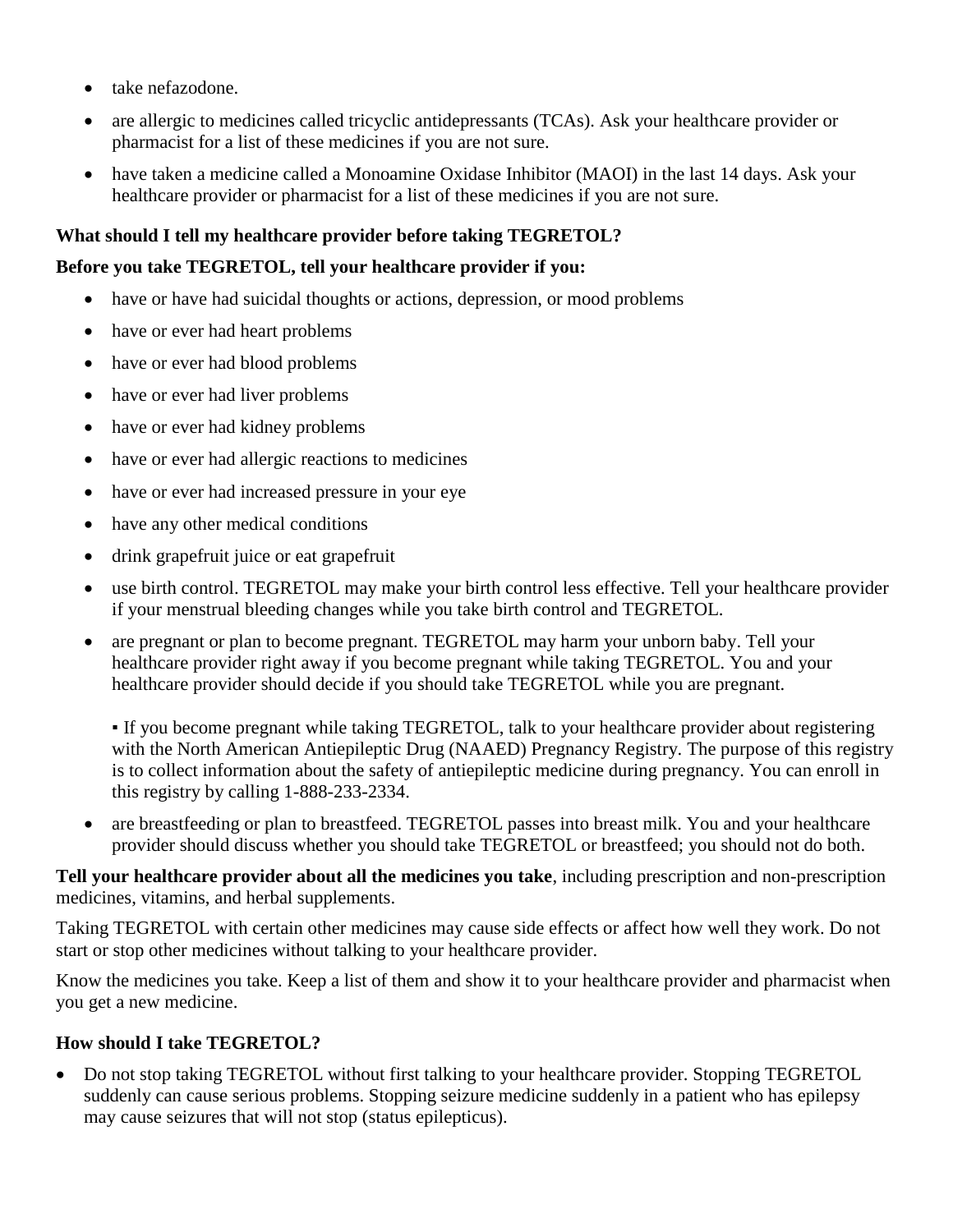- Take TEGRETOL exactly as prescribed. Your healthcare provider will tell you how much TEGRETOL to take.
- Your healthcare provider may change your dose. Do not change your dose of TEGRETOL without talking to your healthcare provider.
- Take TEGRETOL with food.

### **TEGRETOL-XR Tablets:**

- Do not crush, chew, or break TEGRETOL-XR tablets.
- Tell your healthcare provider if you can not swallow TEGRETOL-XR whole.

## **TEGRETOL Suspension:**

- Shake the bottle well each time before use.
- Do not take TEGRETOL suspension at the same time you take other liquid medicines.
- If you take too much TEGRETOL, call your healthcare provider or local Poison Control Center right away.

### **What should I avoid while taking TEGRETOL?**

- Do not drink alcohol or take other drugs that make you sleepy or dizzy while taking TEGRETOL until you talk to your healthcare provider. TEGRETOL taken with alcohol or drugs that cause sleepiness or dizziness may make your sleepiness or dizziness worse.
- Do not drive, operate heavy machinery, or do other dangerous activities until you know how TEGRETOL affects you. TEGRETOL may slow your thinking and motor skills.

### **What are the possible side effects of TEGRETOL?**

### See **"What is the most important information I should know about TEGRETOL?"**

TEGRETOL may cause other serious side effects. These include:

- Irregular heartbeat symptoms include:
	- o Fast, slow, or pounding heartbeat
	- o Shortness of breath
	- o Feeling lightheaded
	- o Fainting
- Liver problems symptoms include:
	- o yellowing of your skin or the whites of your eyes
	- o dark urine
	- o pain on the right side of your stomach area (abdominal pain)
	- o easy bruising
	- o loss of appetite
	- o nausea or vomiting

### **Get medical help right away if you have any of the symptoms listed above or listed in "What is the most important information I should know about TEGRETOL?"**

### **The most common side effects of TEGRETOL include:**

• dizziness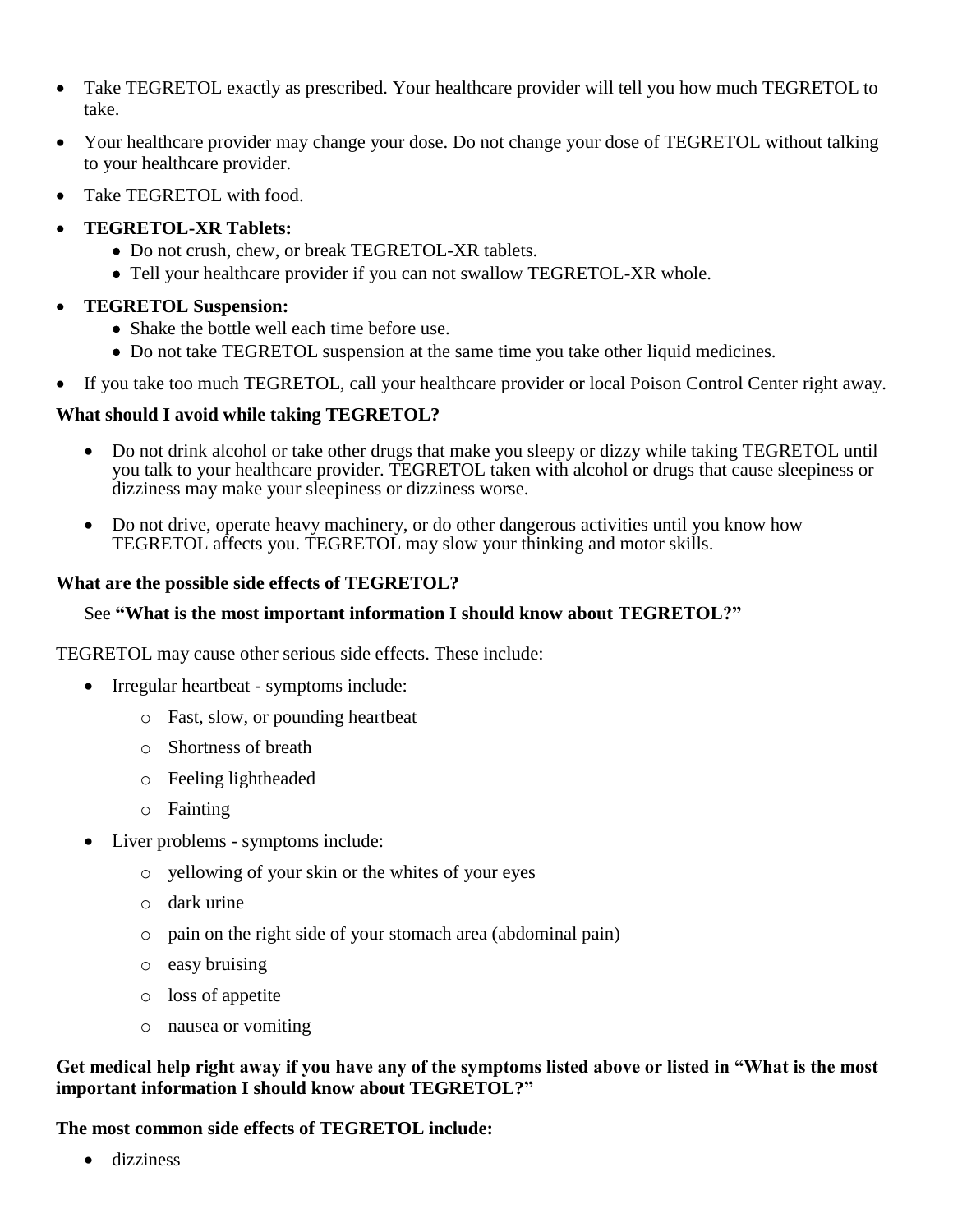- drowsiness
- problems with walking and coordination (unsteadiness)
- nausea
- vomiting

These are not all the possible side effects of TEGRETOL. For more information, ask your healthcare provider or pharmacist.

Tell your healthcare provider if you have any side effect that bothers you or that does not go away.

### **Call your doctor for medical advice about side effects. You may report side effects to FDA at 1-800-FDA-1088.**

## **How should I store TEGRETOL?**

- Do not store **TEGRETOL Tablets** above 30°C (86°F).
	- Keep TEGRETOL Tablets dry.
- Do not store **TEGRETOL Chewable Tablets** above 30°C (86°F).
	- Keep TEGRETOL Chewable Tablets out of the light.
	- Keep TEGRETOL Chewable Tablets dry.
- Store **TEGRETOL-XR Tablets** at 25°C (77°F); excursions permitted to 15°C to 30°C (59°F to 86°F).
	- Keep TEGRETOL-XR Tablets dry.
- Do not store **TEGRETOL Suspension** above 30°C (86°F).
	- Shake well before using.
	- Keep TEGRETOL Suspension in a tight, light-resistant container.

## **Keep TEGRETOL and all medicines out of the reach of children.**

## **General Information about TEGRETOL**

Medicines are sometimes prescribed for purposes other than those listed in a Medication Guide. Do not use TEGRETOL for a condition for which it was not prescribed. Do not give TEGRETOL to other people, even if they have the same symptoms that you have. It may harm them.

This Medication Guide summarizes the most important information about TEGRETOL. If you would like more information, talk with your healthcare provider. You can ask your pharmacist or healthcare provider for the full prescribing information about TEGRETOL that is written for health professionals*.*

For more information, go to www.pharma.us.novartis.com or call 1-888-669-6682.

## **What are the ingredients in TEGRETOL?**

Active ingredient: carbamazepine

Inactive ingredients:

 **TEGRETOL Tablets**: colloidal silicon dioxide, D&C Red No. 30 Aluminum Lake (chewable tablets only), FD&C Red No. 40 (200 mg tablets only), flavoring (chewable tablets only), gelatin, glycerin, magnesium stearate, sodium starch glycolate (chewable tablets only), starch, stearic acid, and sucrose (chewable tablets only).